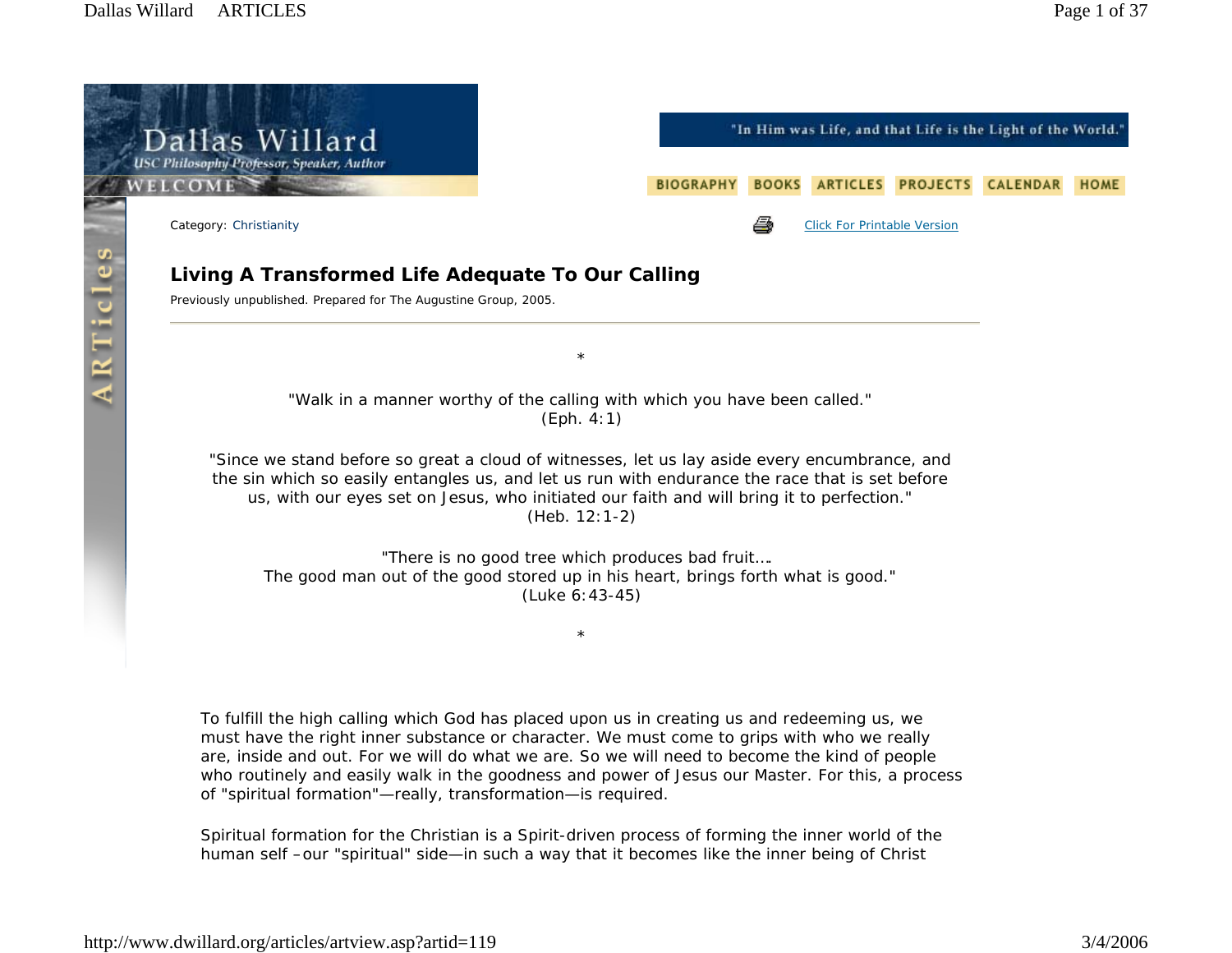himself. In the degree to which such a spiritual transformation to inner Christlikeness is successful, the outer life of the individual will become a natural expression or outflow of the character and teachings of Jesus. We will simply "walk the walk," as we say.

Christlikeness of the inner being is not a merely human attainment, of course. It is, finally, a gift of grace. Nevertheless, well-informed human effort is indispensable. Spiritual formation in Christ is not a passive process. Grace does not make us passive. Divine grace is *God acting in our life to accomplish what we cannot do on our own.* It informs our being and actions and makes them effective in the wisdom and power of God. Hence, grace is not opposed to *effort* (in actions) but to *earning* (an attitude).

Paul the Apostle, who perhaps understood grace as none other, remarks on his own efforts for Christ: "By the grace of God I am what I am, and His grace toward me did not prove vain; but I labored even more than all of them, yet not I, but the grace of God with me." (2 Cor. 15:10) The supernatural outcome that accompanies *grace-full* action stands out.

Spiritual formation in Christ is the way of rest for the weary and over-loaded, of the easy yoke and the light burden (Matt. 11:28-30), of cleaning the inside of the cup and the dish (Matt. 23:26), of the good tree that cannot bear bad fruit (Luke 6:43). It is the path along which God's commandments are found not to be "heavy." (1 John 5:3)

Before turning to some details of Christian spiritual transformation in the various dimensions of the human being, we need to be clear about **the general pattern** that all effective efforts toward personal transformation—not just Christian spiritual formation—must follow. Because we are active participants in the process, and because what we do or do not do makes a huge difference, our efforts must be based on understanding. The degree of success in such efforts will essentially depend upon the degree to which this general pattern is understood and intentionally followed. Jesus indeed said that without him we can do nothing. (John 15:5) But we can also be sure that if we do nothing it will be without him. So he *commands* us to "abide in the Vine." (15:1-7) We must find a way to do that.

Let us begin with a couple of easy illustrations, and then spell out the pattern in its generality.

### **Learning to Speak Arabic**

Suppose someone wishes to speak a language they do not presently know: say Arabic or Japanese. In order to carry through with this simple case of (partial) personal transformation,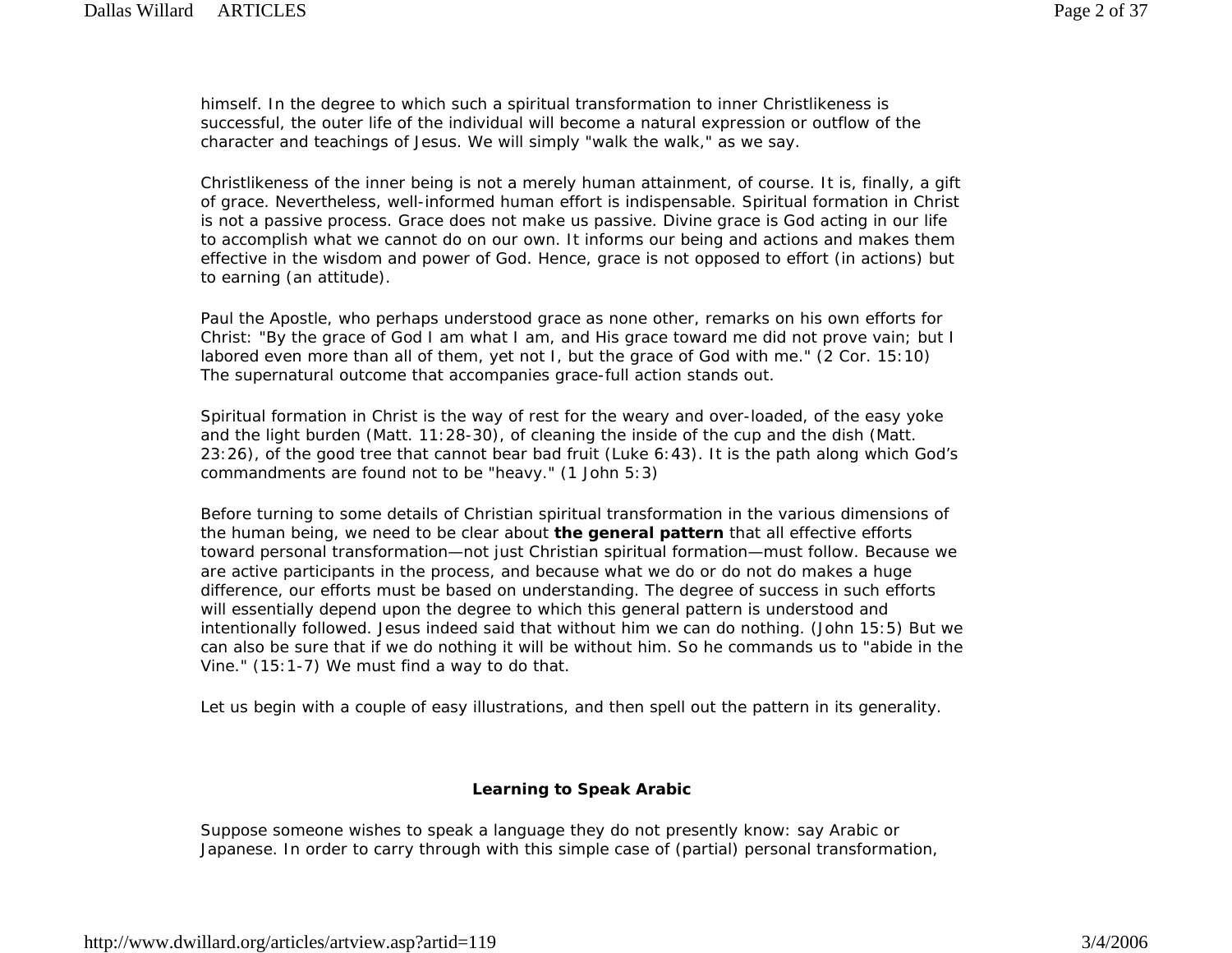they must have some idea of what it would be like to speak the language in question—of what their lives would then be like—and why this would be a desirable or valuable thing for them. They also need to have some idea of what must be done to learn to speak the language, and why the price in time, energy, and money that must be expended constitutes a 'bargain,' considering what they get in return. If they are to succeed, all of this needs to be clearly before them. They need to be gripped by the desirability of it. That would be their *vision*.

The general absence of such a *vision* explains why language learning is generally so unsuccessful in educational programs in the United States. The presence of such a vision, on the other hand, explains why the English language is learned at a phenomenal rate all around the world. Multitudes clearly see the ways in which their life might be improved by knowledge of English. As the vision is clear and strong, it pulls everything else required along with it; and the language is learned, even in difficult and distracting circumstances.

Still, more than vision is required, and, especially, there is required an earnest *intention*. Projects of personal transformation do not succeed by accident, drift, or imposition. Effective action has to involve order, subordination, and progression, developing from the inside of the personality. It is, in other words, a spiritual matter, a matter of meaning and will, for we are spiritual beings. Conscious involvement with "order, subordination, and progression, developing from the 'inside' of the personality," is required.

Imagine, if you can, a person wondering day after day if he or she is going to learn Arabic, or if he or she is going to get married to a certain person—just waiting, to see whether it would "happen." That would be laughable. But many people actually seem to live in this way with respect to major issues involving them, including spiritual growth. That fact goes far to explain why lives often go as badly as they do. To learn a language, as for the many even more important concerns of life, we must resolutely *intend* the vision, if it is to be realized. That is, we must initiate, decide, bring into being, those factors that would turn the vision into reality.

And that brings us to the final element in the **general pattern** of personal transformation: that of *means* or instrumentalities. Carrying through with the pattern for the illustration at hand, one will sign up for language courses, listen to recordings, buy books, associate with people who speak Arabic, immerse yourself in the culture, possibly spend some intensive times in Jordan or Morocco, and practice, practice, practice. There are means known to be effective toward transforming people into speakers of Arabic or Russian, etc. This is not mysterious. If the vision is clear and strong, and the employment of the means thoughtful and persistent, then the outcome will be ensured.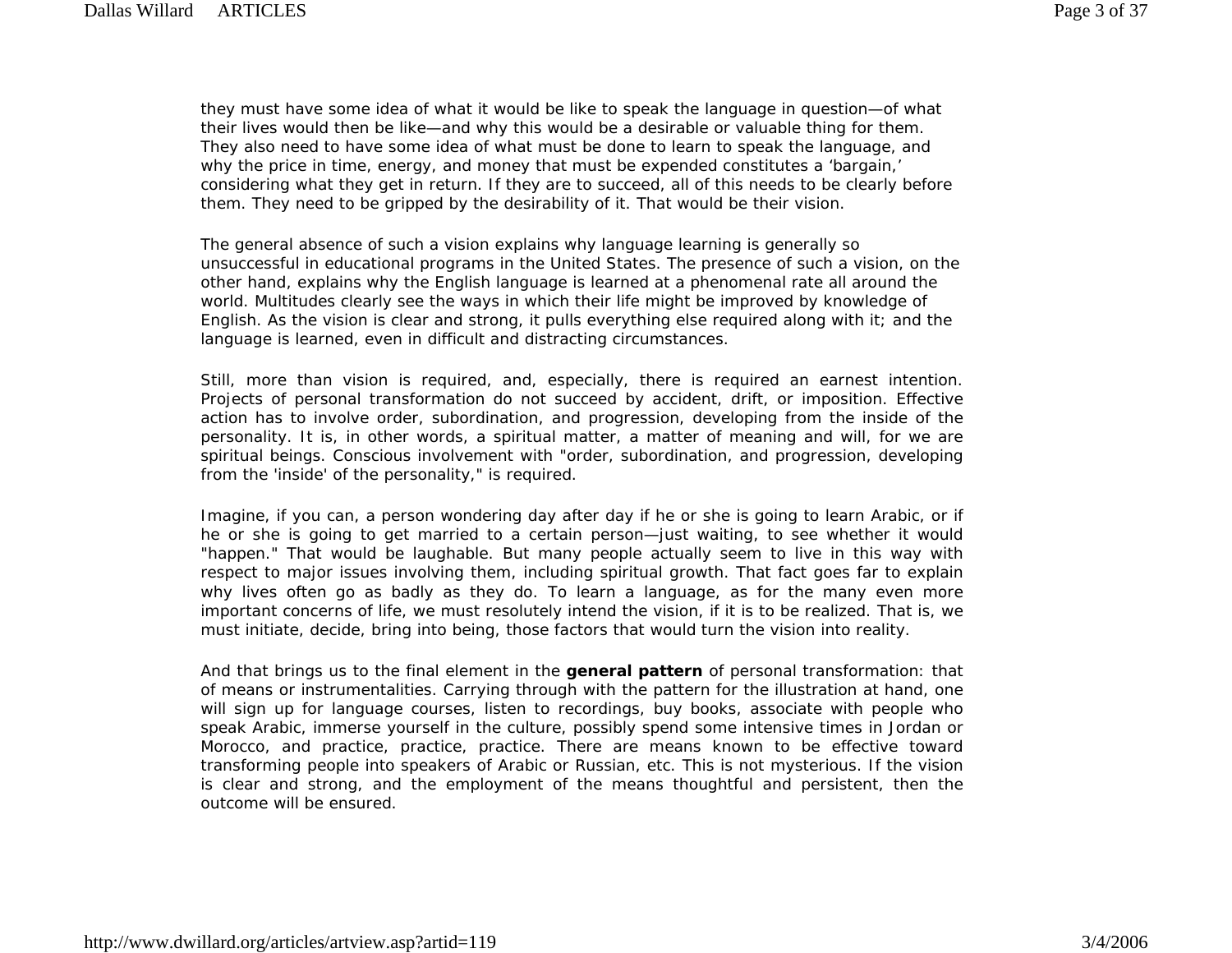### **Another Illustration: Alcoholics Anonymous**

Another illustration of the "general pattern" of personal transformation is provided by Alcoholics Anonymous and similar "twelve step" programs. Here, of course, the significance of the transformation or change is perhaps far greater for the person involved, than in the case of learning a language; and the outcome is a negative one—that is, a *refraining* from doing something very harmful, something that could possibly lead to untimely death. But the pattern is basically the same.

A desirable state of being is envisioned, and an intention to realize it is actuated in decision. Means are applied to fulfill the intention (and the corresponding decision) by producing the desirable state of being: in this case, abstinence from alcohol and a life of sobriety, with all the good that that entails. The familiar means of the traditional AA program—the famous "twelve steps" and the personal and social arrangements in which they are concretely embodied, including a conscious involvement of God in the individual's life—are highly effective in bringing about personal transformation.

### **V-I-M: The General Pattern**

With these two illustrations before us (language learning and AA), the general pattern of personal transformation should now be clear. We emphasize that it also holds for those transformations that can only occur through Grace: through the initiative and through the constant direction and upholding of God. To keep the general pattern in mind as we continue, we will use the little acronym "VIM," as in the phrase "vim and vigor."

- $\bullet\,$  Vision  $\,$
- Intention
- $\bullet$  Means

"Vim" is grammatically related to the Latin term "vis," meaning direction, strength, force, vigor, power, energy, or virtue; and sometimes meaning sense, import, nature or essence. Now spiritual formation in Christlikeness is all of this to human existence. It is the path by which we can truly, as Paul told the Ephesians, "be empowered in the Lord and in the energy of his might" (Ephesians 6:10) and "become mighty with his energy through his Spirit entering into the inward person" (3:16). It spells out the "life to the full" that Jesus, in his own person, brought into the life of humankind. (John 10:10) Only by receiving this life do we become adequate to our calling. God never intended anything else.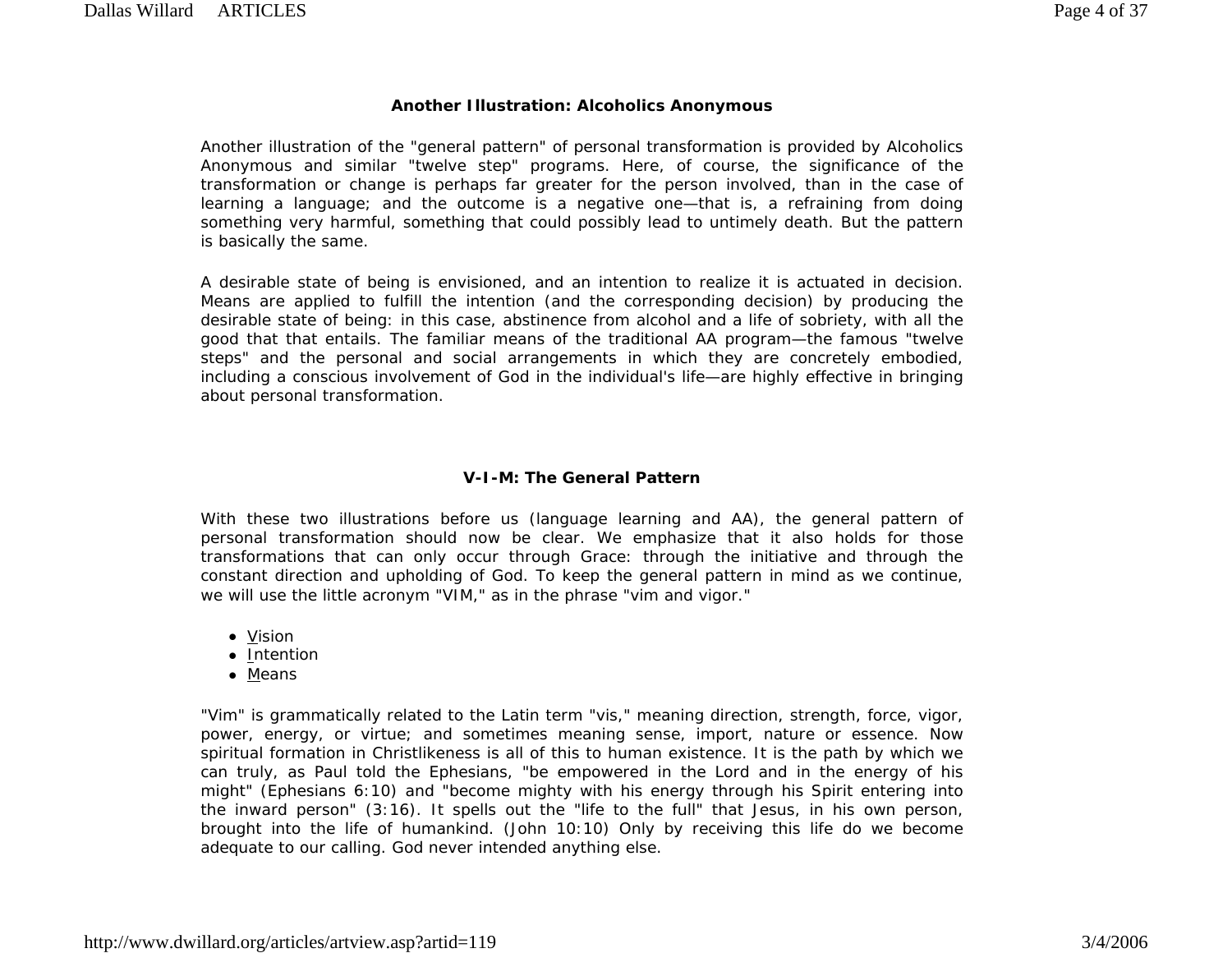So, if we are to be spiritually formed in Christ, we must implement the appropriate vision, intention, and means. Not just any path we take will do. If this **V-I-M** pattern is not properly put in place and resolutely adhered to, Christ simply will not be formed in us. We do not want to be 'picky' about the details. That can sidetrack us into legalism. But apart from an overall **V-I-M** pattern of life, what we are inwardly will be *left substantially as it was* before we came to know Christ, and as it is in nonChristians. Our inner life—what makes up our inner being of *will*, *thoughts*, *emotions*, *social connections* and even the *dispositions of our body*—will constantly entangle us and defeat us. Paul's penetrating description has never been improved on: "For the good that I wish, I do not do; but I practice the very evil that I do not wish." (Rom. 7:19) Paul, of course, did not stay there. He knew the bitter reality, but he also knew how to move on.

We will make a quick survey of **V-I-M** in spiritual formation, and then return to each part for a deeper look.

### **The Vision of Life in the Kingdom**

The *vision* of our life in the kingdom of God, is the place we must start. This is the vision Jesus brought. It was the *gospel* he preached. He came announcing, manifesting, and teaching what the kingdom of the heavens was like, and that it was immediately availability in Himself. "I was sent for this purpose," he said (Luke 4:43). If we from the heart accept Him and His kingdom, we will find our feet firmly planted on the path of Christian spiritual formation.

What is "the kingdom of God." It is **the range of God's effective will**, where what God wants done is done. It is, like God himself, from everlasting to everlasting (Psalm 103:17; see also Psalm 93:1-2; Daniel 4:3; 7:14; and so on). The planet Earth and its immediate surroundings seem to be the only place in creation where God *permits* his will to *not* be done. Therefore we pray, "Thy kingdom come, Thy will be done, on earth as it is in heaven," and we hope for the time when that kingdom will be completely fulfilled even here on earth (Luke 21:31; 22:18)where, in fact, it *is* already present (Luke 17:21; John 18:36-37), and is available to those who seek it with all their hearts (Matthew 6:13; 11:12; Luke 16:16). For those who do so seek and find it in Christ, it is true even now that "all things work together for their good" (Romans 8:28, PAR), and that nothing can cut them off from Gods inseparable love and effective care (Romans 8: 35- 39). That is the nature of a life in the kingdom of the heavens *now*.

The vision that underlies spiritual (trans)formation into Christlikeness is, then, the vision of life now and forever in the range of God's effective will. This means we are *partaking* of the divine nature (2 Peter 1:4; 1 John 3:1-2) through a birth "from above," and *participating* by our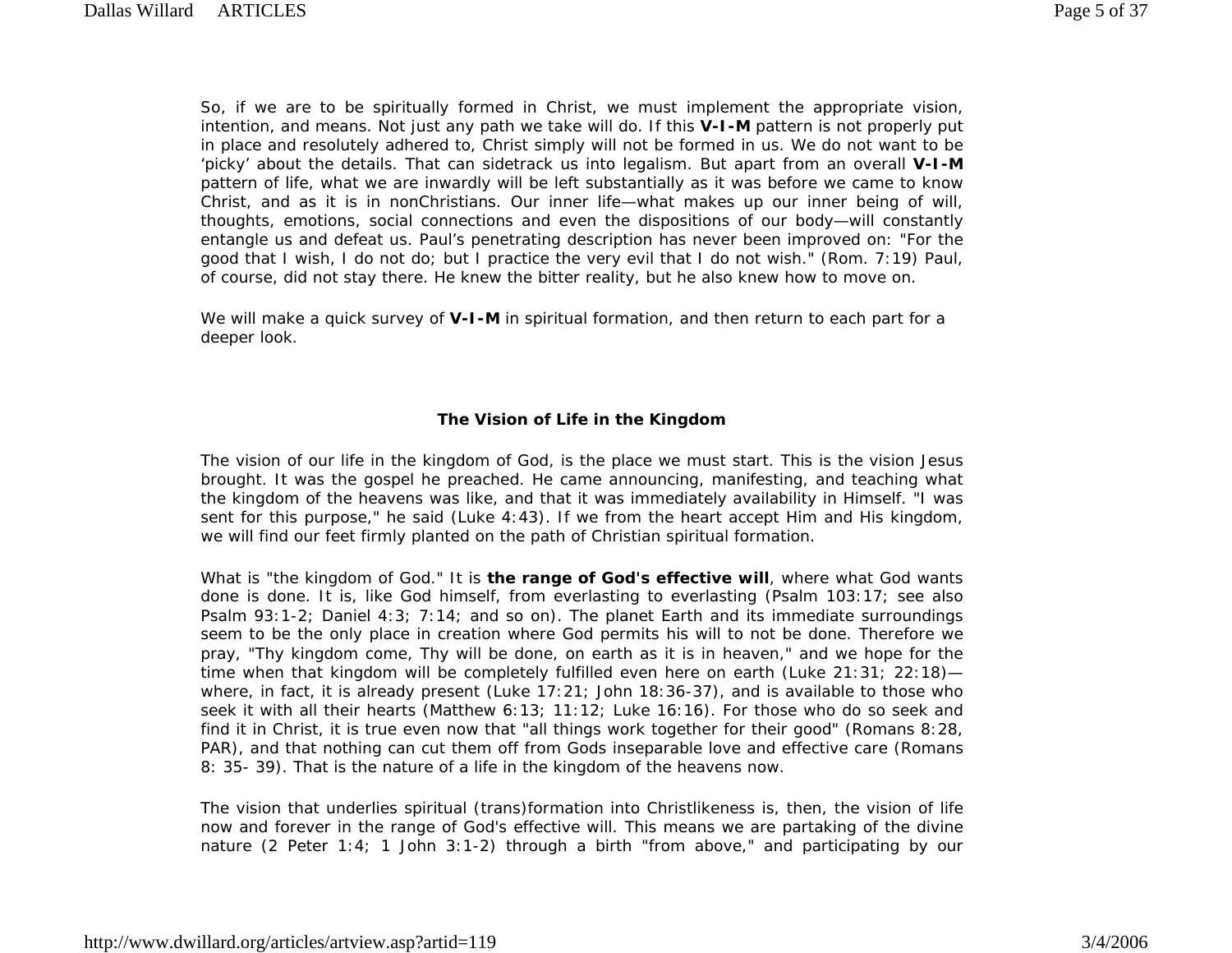actions in what God is doing now in our lifetime on earth. Thus Paul tells us, "Whatever we do, speaking or acting, do all on behalf of the Lord Jesus, giving thanks through him to God the Father" (Colossians 3:17, PAR). Being born into his Kingdom, in everything we do we are permitted to do his work. That is what we are learning. That is the priviledge extended to us in the gospel. What this vision calls us to is to live fully in the kingdom of God—and as fully as possible *now* and *here,* not just hereafter.

### **The** *Intention* **to be a Kingdom Person**

The vision of life in the kingdom through reliance upon Jesus makes it possible for us to *intend* to live in the kingdom as he did. We can actually *decide* to do it. Concretely, we intend to live in the kingdom of God by *intending to obey* the precise example and teachings of Jesus. This is the form taken by our confidence in him. Our confidence in him is not merely a matter of believing things *about* him, however true and important they may be. Indeed, no one can actually believe the truth about him without trusting him by intending to obey him. It is a mental impossibility. To think otherwise is to indulge a widespread illusion that now smothers spiritual formation in Christlikeness among professing Christians and prevents Christian spiritual formation from naturally spreading worldwide.

Gandhi, who had closely observed Christianity as practiced around him in Great Britain and in Europe, remarked that if only Christians would live according to their belief in the teachings of Jesus, "we all would become Christians." We know what he meant, and he was right. But the dismaying truth is that the Christians *were* living according to their "belief" in the teachings of Jesus. They *didn't* believe them! They did not really trust him.

Knowing the "right answers"—knowing *which* ones they are, being able to identify them and say them—does not mean we *believe* them. To believe them, like believing anything else, means that we are set to act as if they (the "right answers") were true, and that we will so act in appropriate circumstances. And acting as if the right answers are true means, in turn, that we intend to obey the example and teachings of Jesus our Master. What else *could* we intend if we believed he is who his people through the ages have declared him to be?

The idea that you can trust Christ and not intend to obey him is an illusion generated by the prevalence of an unbelieving "Christian culture." In fact, you can no more trust Jesus and not intend to obey him than you could trust your doctor or your auto mechanic and not intend to follow their advice. If you don't intend to follow their advice, you simply don't trust them.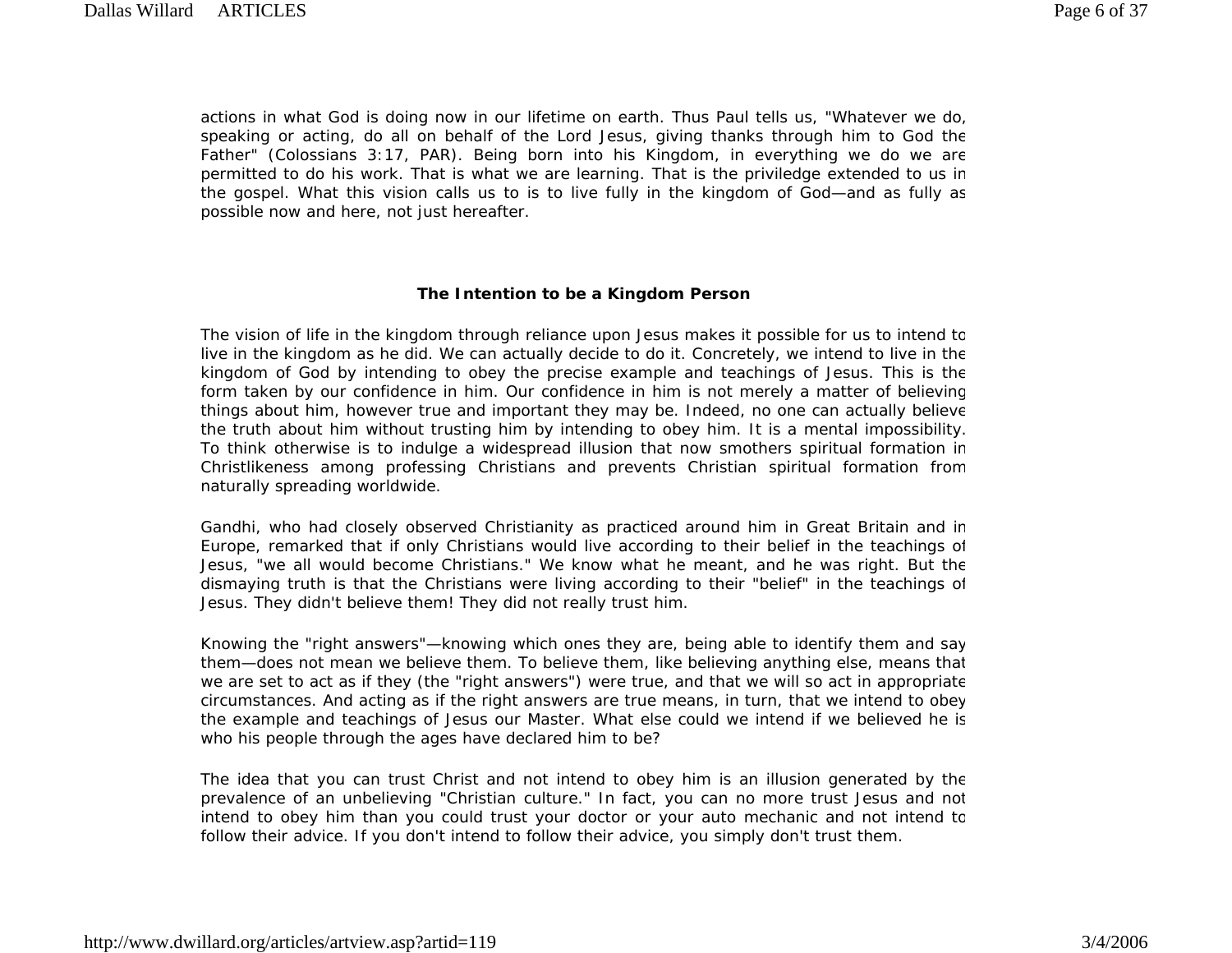### **Intention Involves Decision**

Now, an intention is whole and real only if it includes a decision to fulfill or carry through with the intention. We commonly find people who say they intend (or intended) to do certain things that they do not do. To be fair, external circumstances may sometimes have prevented them from carrying out the action. And habits deeply rooted in our bodies and life contexts can, for a while, thwart even a sincere intention. But if something like that is not the case, we know that they never actually decided to do what they say they intended to do, and that they therefore did not really intend to do it. Accordingly they lack the power and order that intention brings into life processes.

Of course the robust intention, with its inseparable decision, can only be formed and sustained upon the basis of a forceful vision. The elements of **V-I-M** are mutually reinforcing. Those whose word "is their bond," or "is as good as gold," are people with a vision of integrity. They *see* themselves standing in life and before God as those who do not say one thing and think another. They "mean what they say." This is greatly valued before God, who abominates "swearing falsely" and honors those "who stand by their oath even when it harms them" (Psalm 15:4, PAR). Similarly, it is the vision of life in God's kingdom and its goodness that provides an adequate basis for the steadfast intention to obey Christ. And that intention, carried through, will in turn enhance the vision by making it clearer and brighter.

### **Means**

The clear vision and the solid intention to obey Christ will naturally lead to seeking out and applying the *means* to that end. That is the natural order in human life. Here the means in question are the means for *spiritual* transformation: for replacing the inner character of the "lost" person with the inner character of Jesus—his vision, understanding, feelings, decisions, and character. By finding such means we are not left to ourselves, but have rich resources available to us in the example and teachings of Jesus, in the Scriptures generally, and in his people through the ages. They include such practices as solitude, memorization and meditation upon scriptures, fellowship and accountability to others, and so forth. More on this below.

Suppose, for example, we are convinced that we should, as Jesus would, be generous to those who are in need, but who have already taken away some of our money or property through legal processes. Mere "will power," with gritted teeth, cannot be enough to enable us to do this. By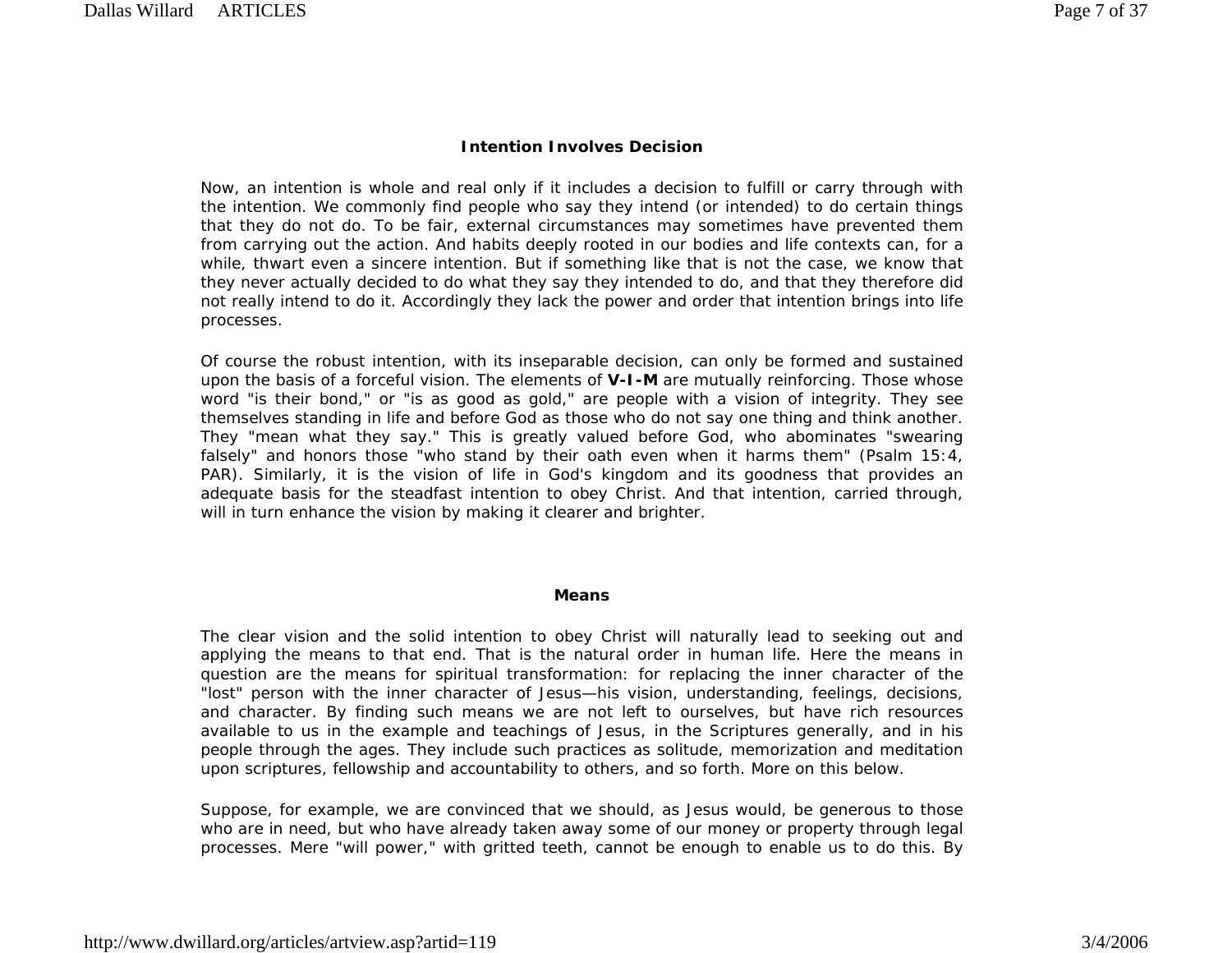what means, then, can we become the kind of person who would gladly do this, as Jesus himself would do it? If we have the *vision* of the goodness of it, and we *intend* (have decided) to do it, we can certainly find and implement the *means*.

For example we might, in solitude, prayer and scripture meditation, identify our resentment and our anger toward the person who needs our help as the cause of our not gladly helping him. And then there is *justice*. Ah, justice! Perhaps in the form of "I do not owe it to him. He has no claims on me." Or perhaps we feel the legal case that went against us and in his favor was rigged or unfair. Or again, perhaps we think we must secure ourselves by holding onto whatever surplus items we have. After all, we may say, who knows what the future holds? Or perhaps we think giving to people what is unearned by them will harm them by corrupting their character, leading them to believe one can get something for nothing. Or perhaps it is just not our habit to give to people with no prior claim on us—without regard to whether they may also have injured or deprived us. Or perhaps our friends, including our religious friends, would think we are fools. And so forth.

What a thicket of darkness and lostness stands in the way of doing a simple good thing: helping someone in need, someone who just happens to have previously won a legal case against us, possibly quite justly. It is the all-too-customary human thinking, feeling, and social practice that stands in the way. And, truthfully, it is very likely that little can be done *on the spot* to help one do the good thing that Jesus commands. But by a course of study, prayer and practice we can become different inside, and then be able to do it with ease and joy.

This is characteristic of all Jesus's example and teaching. When my neighbor who has injured me or triumphed over me in the past now stands before me in a need I can remedy, I will not be able "on the spot" to do the good thing, if my inner being is filled with all the thoughts, feelings, and habits that characterize the ruined soul and its world. On the other hand, if I intend to obey Jesus Christ, I must intend and decide to *become the kind of person who would* obey. That is, I must find the means of receiving his grace and changing my inner being until it is substantially like his, pervasively characterized by his thoughts, feelings, habits, and relationship to the Father. Overall, this will amount to a life organized around wise *spiritual disciplines under grace*. We learn that we cannot do what we should do just by *trying*, but that by *training* we can become the kind of person who would do it with little thought or effort.

In the spiritual life it is actually true that "where there is a will there is a way." It is true there because God is involved and makes his help available to those who seek it. On the other hand, where there is no will (firm intentions based on clear vision) there is no way. People who do not intend to be inwardly transformed, so that obedience to Christ "comes naturally," will not be transformed. God will not pick us up and throw us into transformed kingdom living, into "holiness."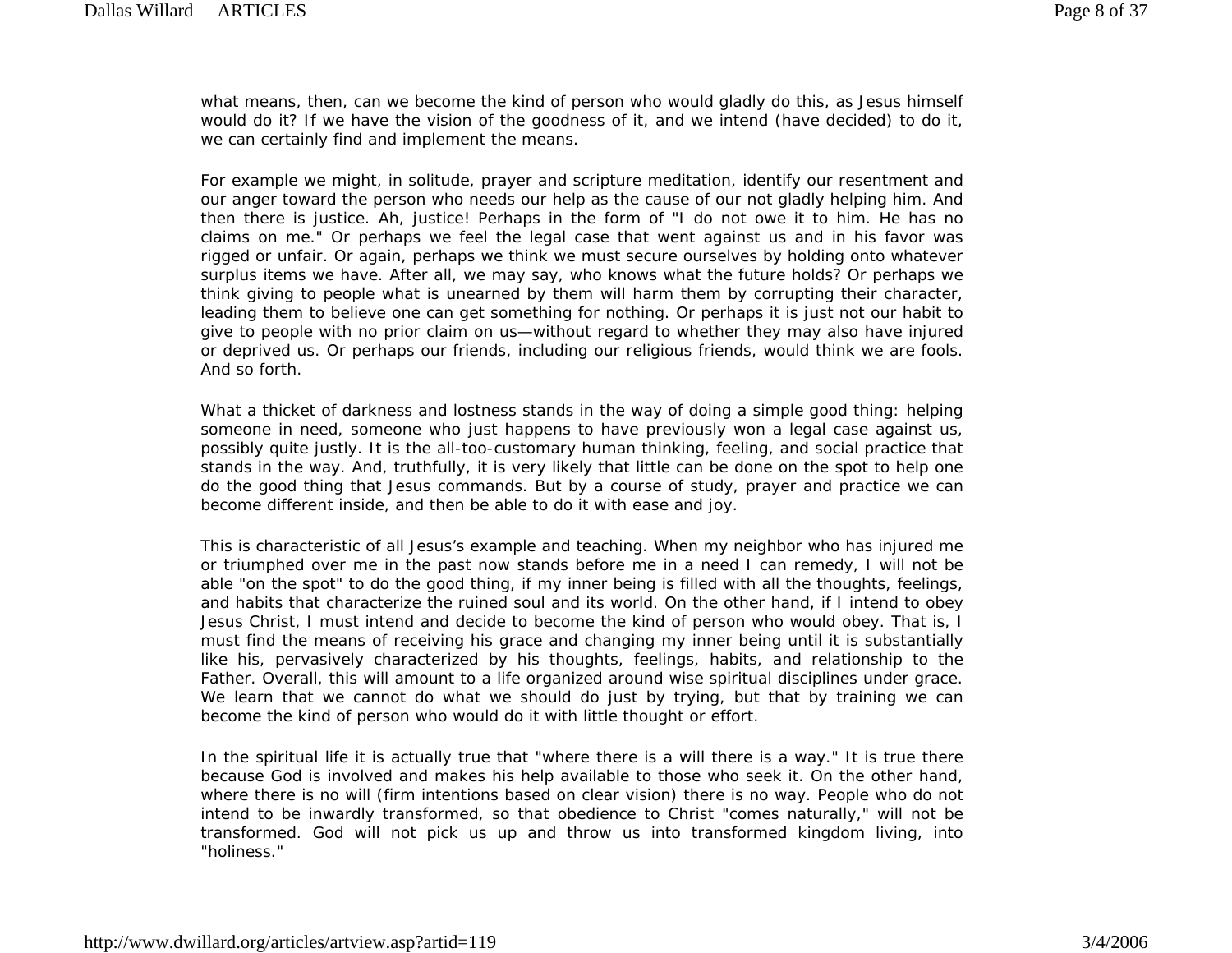In sum, the problem of spiritual transformation (really, of the normal lack thereof) among those who identify as Christians today is not that it is impossible, or that effectual means to it are not available. The problem is that spiritual transformation into Christlikeness is not intended. People do not see it and its value, and decide to carry through with it. They do not decide to do the things Jesus did and said. And this in turn is, today, largely due to the fact that they have not been given a vision of life in God's kingdom, within which such a decision and intention would make sense. The 'gospel' they have heard did not bring that vision. As a result, the entire **V-I-M** of Christ's life and life in Christ is not the intentional substance and framework of their life.

Now, with this preliminary survey of how transformation into Christlikeness unfolds before us, let us go back and look into each division of **V-I-M** in greater depths.

\*

"Therefore, brothers, be all the more diligent to make certain about His calling and choosing you; for as long as you practice these things, you will never stumble; for in this way the entrance into the eternal kingdom of our Lord and Savior Jesus Christ will be abundantly supplied to you."  $(2^{nd}$  Peter 1:10-11)

# **MATTERS FOR THOUGHT:**

1. Is the emphasis upon the 'inner' aspect of spiritual formation correct, or just an evasion of responsibility to act rightly and publicly, sometimes called "privatization"?

**\*** 

- 2.  $2^{nd}$  Cor. 9:8 and Zech. 4:7 are clear statements of grace as "God acting in our lives to accomplish what we cannot do on our own." Can you find other verses that express this understanding? How does this understanding contrast with or supplement ordinary views of grace?
- 3. How might spiritual formation in Christlikeness make obedience to God easy?
- 4. Have you experienced, can you think of, other areas of application for the "general pattern" of personal transformation?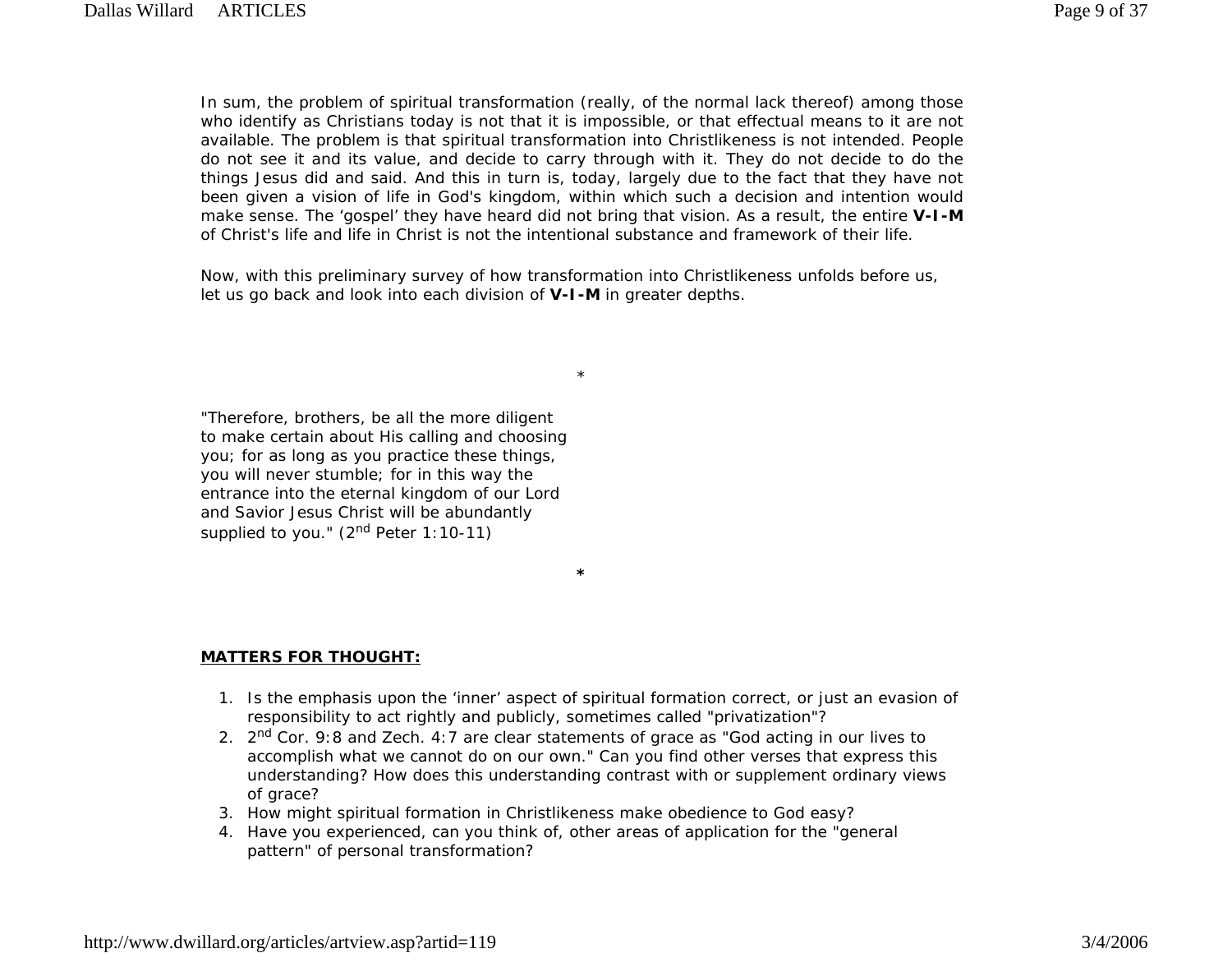- 5. Do you believe that you could change to the point where loving your worst enemy would be the natural thing for you to do?
- 6. How close is the vision of life now in the Kingdom of God related to what you normally hear as the gospel of Jesus Christ?
- 7. Can intention really be as important for spiritual formation as suggested here?
- 8. Are there "means" which you have found especially helpful toward inner transformation into Christlikeness? Describe how they worked.

# **The Vision of the Disciple of Jesus**

As a genuine disciple or apprentice of Jesus, I am caught up in his *vision* of the goodness and greatness of God and of life in His kingdom. On that basis I am *with* Jesus, by choice and by grace, learning from him *how to live in the kingdom of God*. To live in the kingdom means, we recall, to live within the range of God's effective will, his life flowing through mine. Another good way of putting this is to say that as a disciple *I am learning from Jesus to live my life as he would live my life if he were I*. I am not necessarily learning to do everything he did, of course; but I am learning how to do everything *I* do in the manner and from the source from which he did all that he did.

It is in discipleship to Jesus that we become capable of "Walking in a manner worthy of the calling with which we have been called." For the disciple, there are three main ways in which God comes to fill our vision. Through them the lovely God wins the steadfast love and confidence of the disciple. He comes to us (1) through his creation, (2) through his public acts on the scene of human history, and (3) through individual experiences of him by ourselves and others around us.

# **"God the Father Almighty, the Maker of Heaven and Earth"**

The apostle Paul explains that all human beings remain responsible before God, no matter how far away they may fall, precisely because of the clear way in which God stands forth in nature: "Since the creation of the world," he says, "God's invisible nature is clearly presented to their understanding through what has been made" (Rom. 1: 19-20).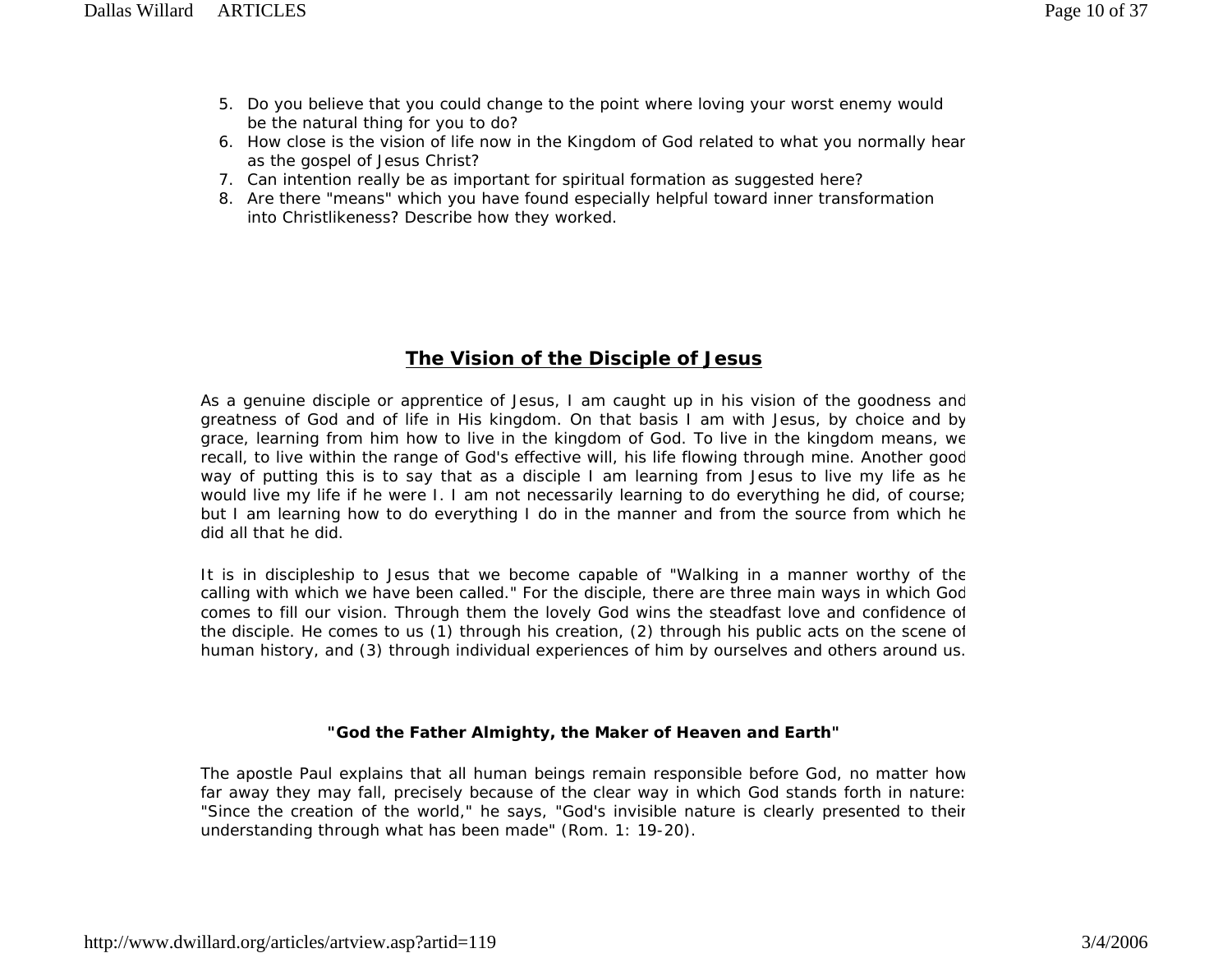In a later passage in Romans (10: 18), Paul comes close to identifying the very "word of Christ," the gospel, with the word of God that goes out from nature to "the ends of the earth," according to Psalm 19. Through the ages and up to today, outstanding thinkers have continued to be convinced of the soundness of such thinking, and ordinary people usually grant that it is correct.

But, though the rational processes involved in seeing the Creator through nature are important—and, I believe, they are conclusive when fairly examined—they are not all that is involved in our awareness of God in nature. It may be that for most people God is more *sensed* through nature than *inferred*—somewhat as I "sense" or "read" your thoughts, feelings, and presence when I am around you, and do not infer them.

The words of the poet Wordsworth express what many people find:

"And I have felt A presence that disturbs me with the joy Of elevated thoughts; a sense sublime Of something far more deeply interfused, Whose dwelling is the light of setting suns, And the round ocean and the living air, And the blue sky, and in the mind of man; A motion and a spirit, that impels All thinking things, all objects of all thought, And rolls through all things."

However it may come, in the training that brings apprentices of Jesus to live on that solid rock of "hearing and doing" (Matt. 7:24-25), "God the Father almighty, maker of heaven and earth" must be made present to their minds in such a way that they can see his magnificent beauty and their love can be strongly and constantly drawn to him. This will make a huge and indispensable contribution to their ability to love him with all their heart, soul, mind, and strength, and to receive and follow their calling with ultimate confidence in him.

# **"Knowledge of the Glory of God in the Face of Christ"**

We also bring the heart-wrenching goodness of God, his incomprehensible graciousness and generosity, before the mind of disciples by helping them to see and understand the person of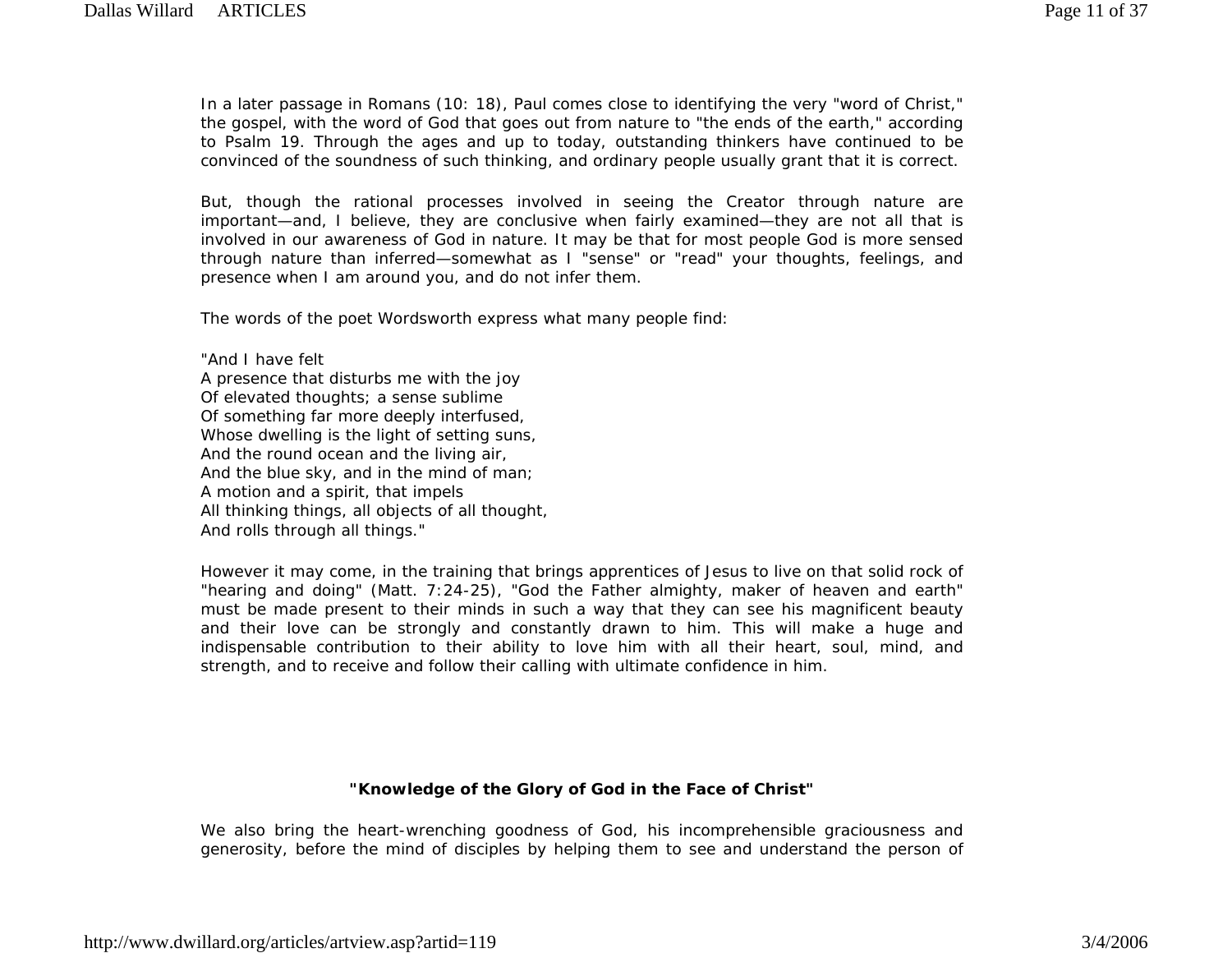Jesus. On a wearying, dreadful night, Jesus was saying a lot of things that were confusing and upsetting those in his little circle of friends. Philip blurted out, "You talk about the Father all the time. just show us the Father and that will satisfy us" (John 14:8). Jesus patiently replied, "Haven't you yet understood who I am, Philip? Whoever has seen me has seen the Father" (v. 9). No doubt Philip and the others experienced this as just too good to be true. Could the character of God really be that of Jesus? The stunning answer is, "Yes indeed."

The key, then, to loving God is to *see Jesus,* to hold him before the mind with as much fullness and clarity as possible. It is to adore him. For purposes of training ourselves and others, we should divide this into four main aspects.

First, we see his beauty, truth, and power while he lived among us as one human being among others. The content of the Gospels must come to life in such a way that the Gospels become a permanent presence and possession of the mind of the disciple. The radiant person of Jesus shines forth from them up to the present day. We can go through life with him "at our elbow," therefore "Under the shadow of the Almighty." (Psalm 91:1)

Second, we see the way he went to execution as a common criminal among other criminals on our behalf. We don't have to understand exactly how it works. But the *fact* is something we must always have before our minds. That is a good reason to wear or display a cross. For all it's mystery it still says: "I am bought by the sufferings and death of Jesus and I belong to God. The divine operation of which I am a part shoots through human history in the form of a cross." Individual disciples must have indelibly imprinted upon their souls the reality of this wonderful person who walked among us and suffered a cruel death to enable each of us to have life in God. It should become something that is *never* beyond the margins of their consciousness. "God," Paul said, "makes clear the greatness of his love for us through the fact that Christ died for us while we were still rebelling against him" (Rom. 5:8). Upon this vision of God, transformation into Christlikeness is based.

The genuine exclusiveness of the Christian revelation of God lies here. No one can have an adequate view of the heart and purposes of the God of the universe who does not understand that he permitted his son to die on the cross to reach out to all people, even people who hated him. That is who God is. But this is not just a "right answer" to a theological question. It is God looking at *me* from the cross with compassion and providing for me, with never-failing readiness to take my hand to walk on through life, wherever I may find myself at the time.

Paul's sense of the meaning of the death of the God's Son for individual human beings is spelled out in ecstatic detail in Rom. 8:31-39: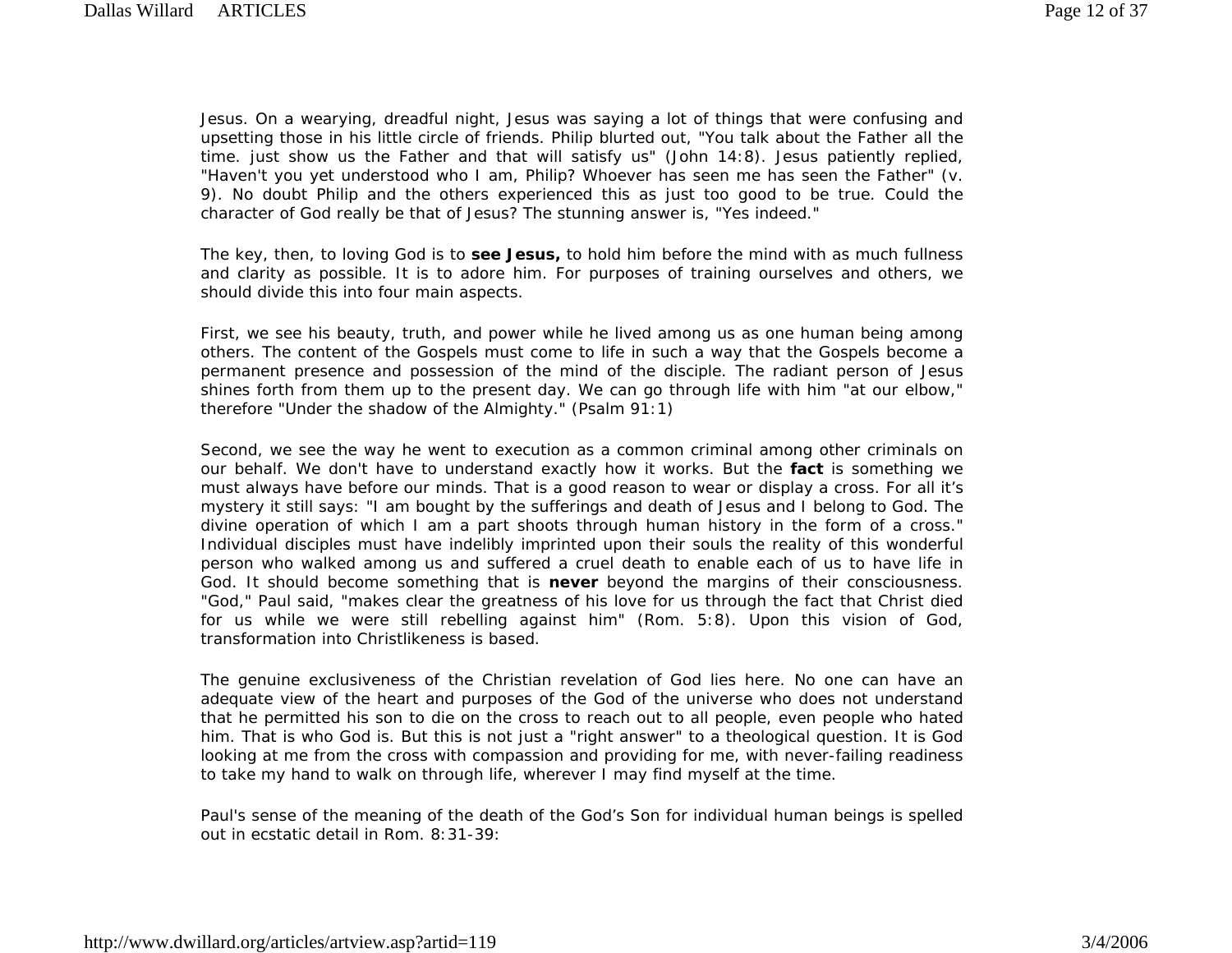"God is for us! Who is against us? Since he did not spare his own Son in reaching us, he obviously is ready to give us every good thing. Who will charge us with anything? God has cleared us of all his charges. Who condemns us? Jesus died for us. Yes, and he passed through death intact, and now stands in the place from which God acts, looking after our interests. Of all the terrible and frightening things the human mind discovers, not one can take us out of his loving hands. We don't just "manage" or cope. We *thrive* on it all! Nothing shall be able to separate us from the love of God which is in Jesus the Anointed, our Lord." (Paraphrase)

With this radiant passa ge before us, the last two aspects of Jesus person to be imprinted on the disciple's soul in training are already in view.

Third, we see the reality of Jesus risen, his actual existence now as a person who is present among his people. We find him in his *ecclesia,* his sometimes motley but always glorious crew of called-out ones. We trace him from those uncomprehendin g encounters on the first Easter morning, and on through the amazingly different historical periods of the church. But we also find him now active among his disciples. Who he is, is revealed in an essential way in his people.

So the continuin g incarnation of the divine Son in his scattered and his gathered people must fill our minds if we are to love him and his Father adequately and thus live on the rock of hearin g and doin g. And to see how he has been and is lived with and loved and served and presented and celebrated by all kinds of people across time and space adds to the force of our love for him and our vision of The Father.

But fourth, we see the Jesus who is the master of the created universe and of human history. He is the one in ultimate control of all the atoms, particles, quarks, "strin gs," and so forth upon which the physical cosmos depends.

Human bein gs have lon g aspired to control the ultimate foundations of ordinary reality. We have made a little pro gress, and there remains an unwaverin g sense that this is the direction of our destiny. That is the theological meaning of the scientific and technological enterprise. It has always presented itself to "man on his own" as the instrument for solvin g human problems. But without a divine context it becomes idolatrous and veers wildly out of human control, threatening self-destruction.

But this Jesus is master of all reality through his word. Satan, in tempting him, claimed to be in possession of all the kingdoms of the earth. But Satan was lying, as is his nature. Lies are his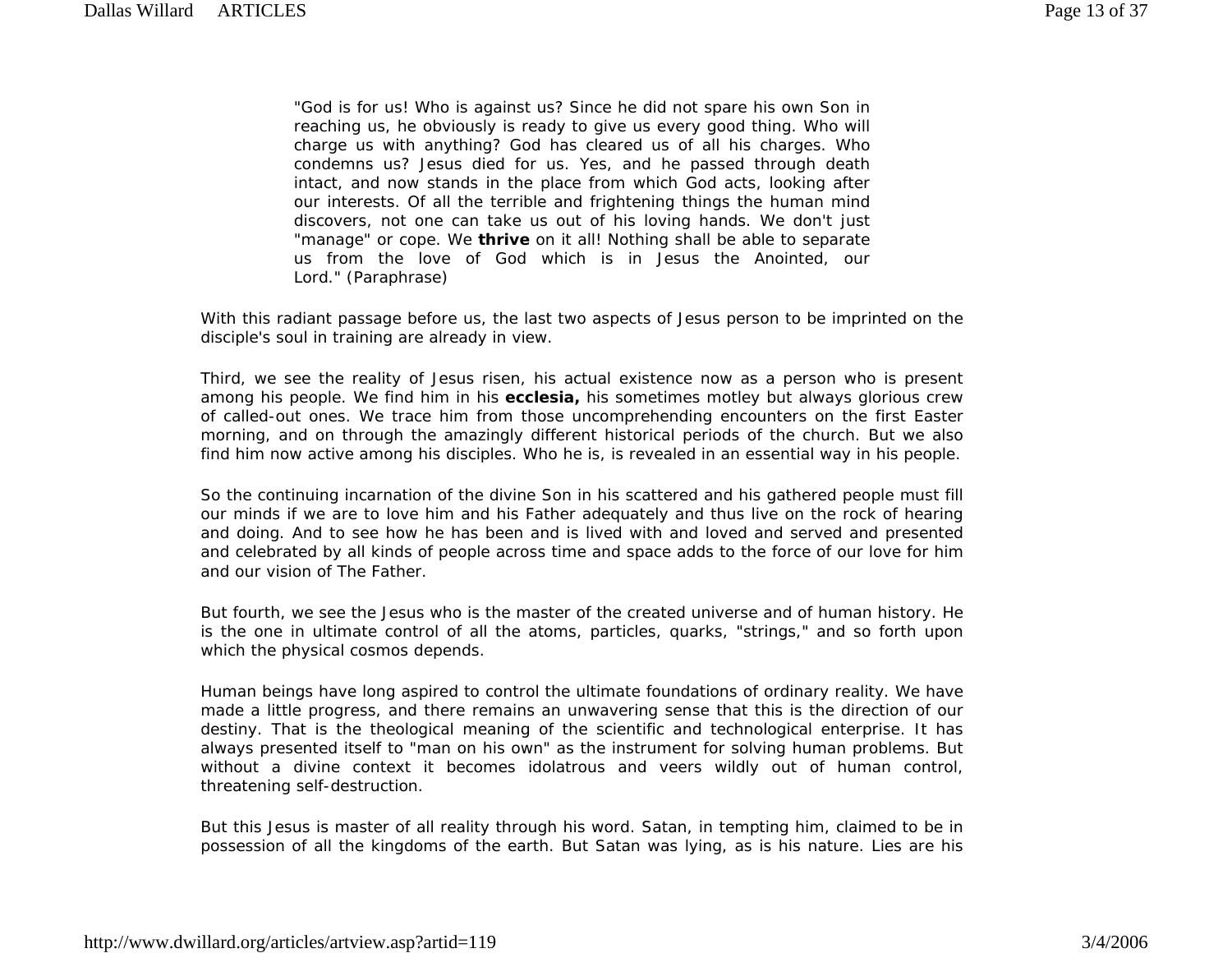only hope. It is Jesus himself who is King of the kings of the earth, and who for good purposes allows Satan and evil to have some influence on humanity—for a while. And it is he, as the Logos, the Cosmic Christ, who maintains and manipulates the ultimate laws of the physical universe. In him, the early Christians well understood, "are hidden all of the treasures of wisdom and of knowledge." (Col. 2:3)

Thoroughly presented in all these ways, the love of Jesus for us, and the magnificence of his person, brings the disciple to adore Jesus. His love and loveliness fills our lives. An older Franciscan brother said to Brennan Manning on the day he joined the order, "Once you come to know the love of Jesus Christ, nothing else in the world will seem as beautiful or desirable."

Jesus himself knew that this love was the key. The keeping of his commandments was the true sign of love for him, because that love is what made it possible and actual. In this love of Jesus everything comes together: "If anyone loves me, my word he will keep, and my Father will love him, and we will move in with him and live there" (John 14:23).

### **God's Hand Seen Through the Events of the Disciple's Life**

The third area of vision required to bring disciples to the place where they love the Lord with all their heart, soul, mind, and strength concerns the goodness of their own existence and of the life received through their natural birth and the following course of their life.

God, as our "faithful Creator" and as presented "in the face of Jesus Christ," is lovely and magnificent. But he will remain something to be admired, or even worshiped, at a distance if that is all we know of him. In order for disciples to be brought into a full and joyous love of God, they must see their very own life within the framework of unqualified goodness. Perhaps "see" is too strong a word, though it is certainly what we should hope for. But they must at least be sure in their heart of hearts that *their* life is a very good thing and that God has done well by them.

Saint Clare, won in her youth to a life of complete devotion to Jesus by Saint Francis of Assisi, had these for her last words: "Lord God, blessed be thou for having created me!" This can be the daily breath of a disciple of Jesus.

Just previously, as she lay near death, Brother Rainaldo had exhorted her to bear her infirmities with patience. She replied, "Dearest brother, ever since I have known the grace of my Lord Jesus Christ through his servant Francis, no suffering has troubled me, no penance has been hard, no sickness too arduous."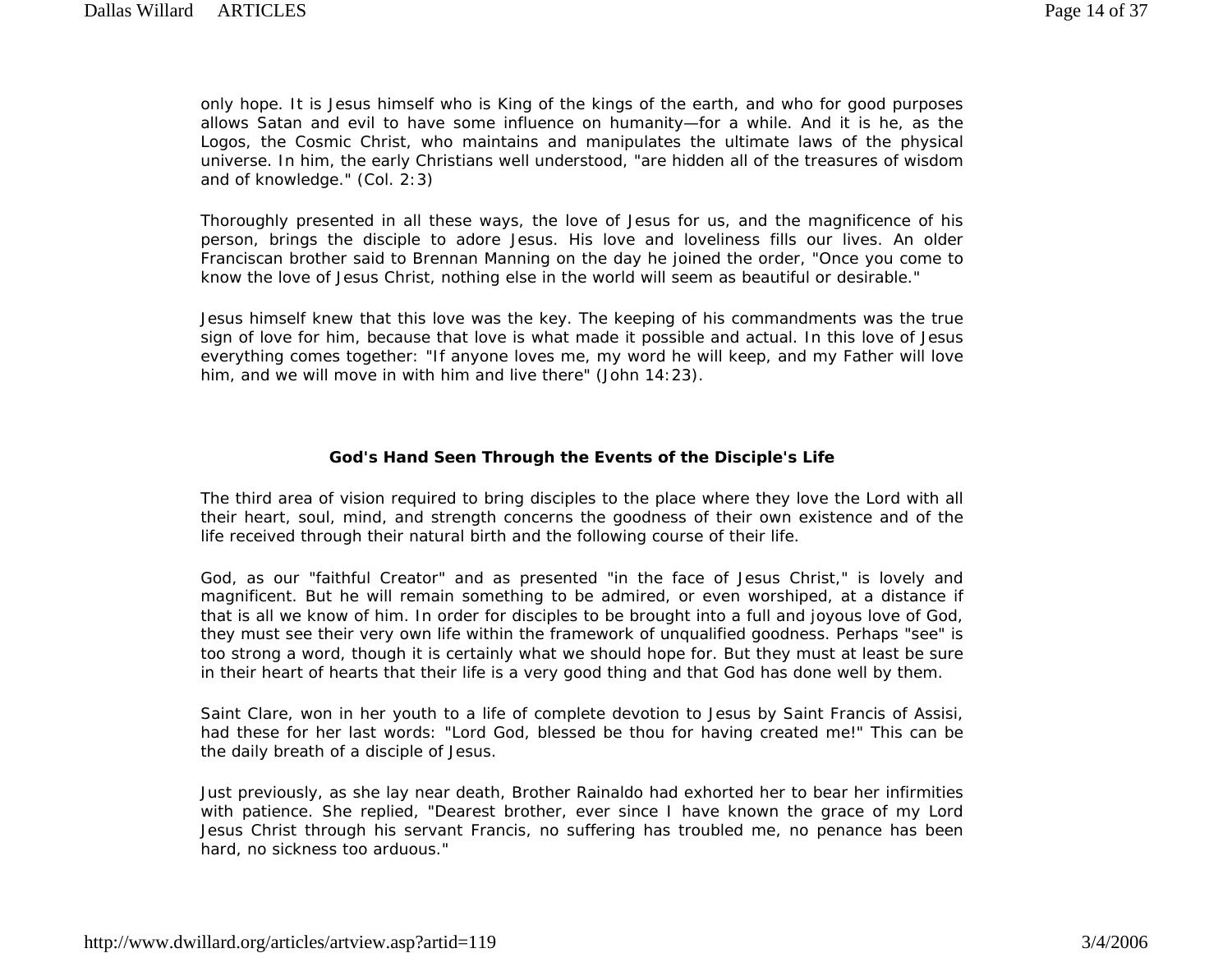Then, before her last words, she was heard to murmur to her soul, "Depart in peace, for thou wilt have a good escort on the journey. Go forth confidently to Him who has protected thee and loved thee as a mother loves her child.""

We will never have the easy, unhesitating love of God that makes obedience to Jesus our natural response, unless we are absolutely sure that it is good for us to be, and to be who we are. This means we must have no doubt that the path appointed for us by when and where and to whom we were born is good, and that nothing irredeemable has happened to us or can happen to us on our way to our destiny in God's world.

Most of our doubts about the goodness of our life concern very specific matters: our parents and family, our body, our marriage and children (or lack thereof), our opportunities in life, our work and calling (which are not the same thing), and our job. Careful study, teaching, training, and guidance must be received with reference to the all aspects of the disciples' lives: parents, body, love and sexuality, marriage and children, experience with work and jobs. The object in each case is to enable the disciple to be thankful for who they are and what they have. An often painful progression will be required: from honesty to acceptance to compassion and forgiveness and then on to thankfulness to God and the honoring of our lives in all of the aspects indicated. And when this training has been completed, Paul's words will make perfect sense: "Always giving thanks for all things on behalf of our Lord Jesus Christ to God, even the Father" (Eph. 5:20). And again: "I have learned how to be content whatever the circumstances.... I can do all things in him who gives me strength" (Phil. 4:11, 13). This is the vision of God that must undergird our calling.

It is being included in the eternal life of God that heals all wounds and allows us to stop demanding satisfaction for the hurts we have received. What *really* matters, of a personal nature, once it is clear that you are included in God's eternal life? You have been chosen. God chooses you. This is the message of the kingdom. A very touching passage occurs in the writings of Isaiah the prophet on this point. In his day, non-Israelites were always "on the outside looking in," as we say. And likewise eunuchs, who could never have a family of their own. But God says to them, "I will give them a place forever in my house, and a name better than sons and daughters; a name that will stand forever (Isa. 56:2-5). The greatness and goodness of the great God who takes us up into his life—that is our peace and our joy.

### **MATTERS FOR THOUGHT:**

1. How would you characterize the normal or usual vision of life in Christ today?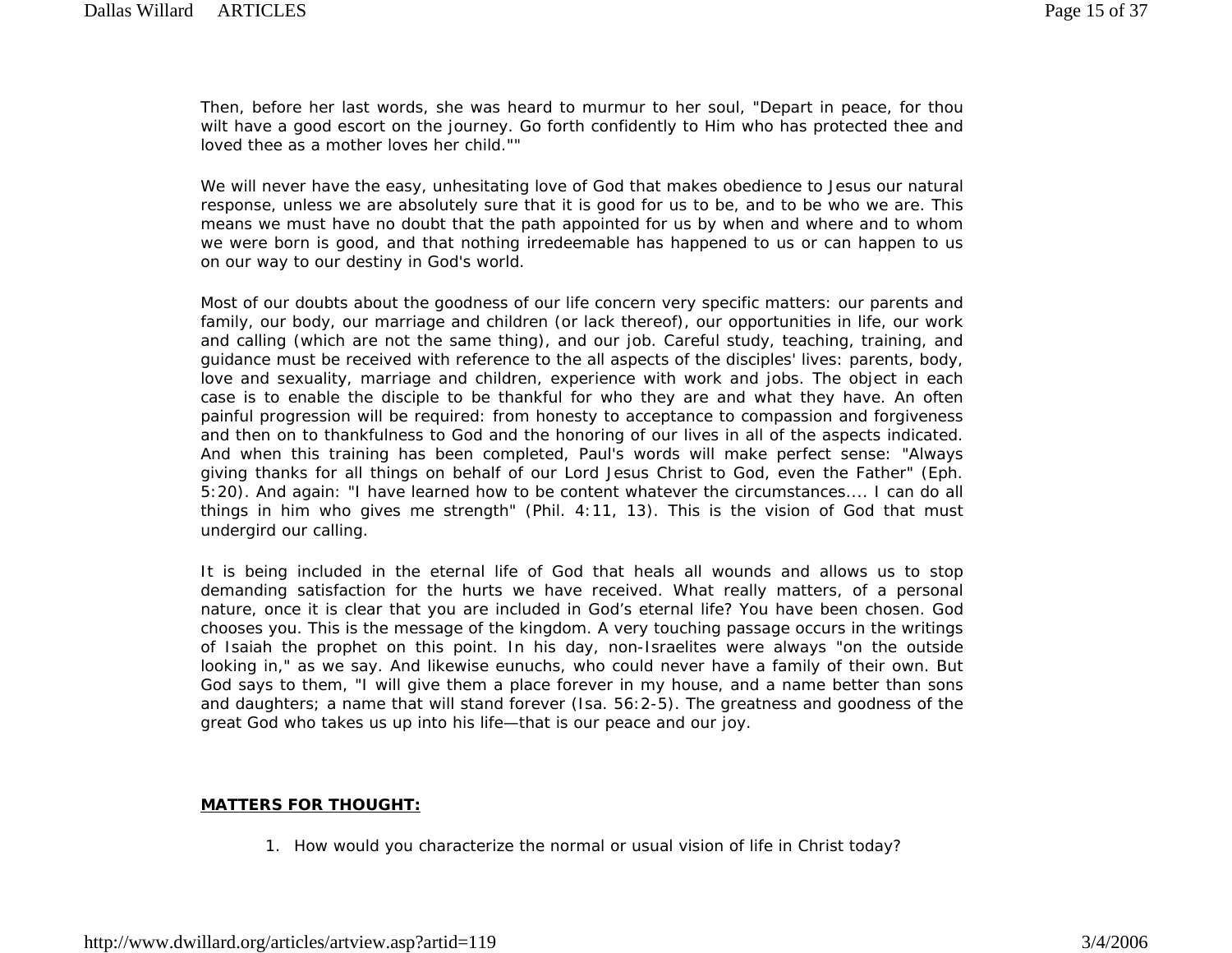- 2. What do you think is the most important thing to believe ('see') about God?
- 3. What is the place of *nature* in the Gospel? (Consider Romans 10:13-20)
- 4. What does Jesus show us that nature cannot? Why can't people do with just nature?
- 5. Say aloud, "God has truly done well by me!" Say it to others.

# **Intention in Spiritual Formation**

A clear vision of God and of the place he has made for us in him enables us to form a strong and clear intention to live in that vision. One of the most helpful things ever written on *the centrality of intention and decision* in the life of the disciple is Chapter Two of William Law's book, *A Serious Call to a Devout and Holy Life*. The chapter is titled, "An Inquiry into the Reason, Why the Generality of Christians Fall So Far Short of the Holiness and Devotion of Christianity." What follows is a major portion of that Chapter. In the previous Chapter he had discussed at length on the failure of the usual Christian, in his country at the time, to be different from non-Christians. Then Law writes:

\*\*\*

It may now be reasonably inquired, how it comes to pass, that the lives even of the better sort of people are thus strangely contrary to the principles of Christianity?

But before I give a direct answer to this, I desire it may also be inquired, how it comes to pass that *swearing* is so common a vice among Christians? It is indeed not yet so common among women, as it is among men. But among men this sin is so common, that perhaps there are more than two in three that are guilty of it through the whole course of their lives…. Now I ask, how comes it, that two in three of the men are guilty of so gross and profane a sin as this is? There is neither ignorance nor human infirmity to plead for it; it is against an express commandment, and the most plain doctrines of our blessed Savior.

Do but now find the reason why the generality of men live in this notorious vice, and then you will have found the reason why the generality even of the better sort of people live so contrary to Christianity.

The reason of common swearing is this; it is because men have not so much as the intention to please God in all their actions. For let a man but have so much piety as to intend to please God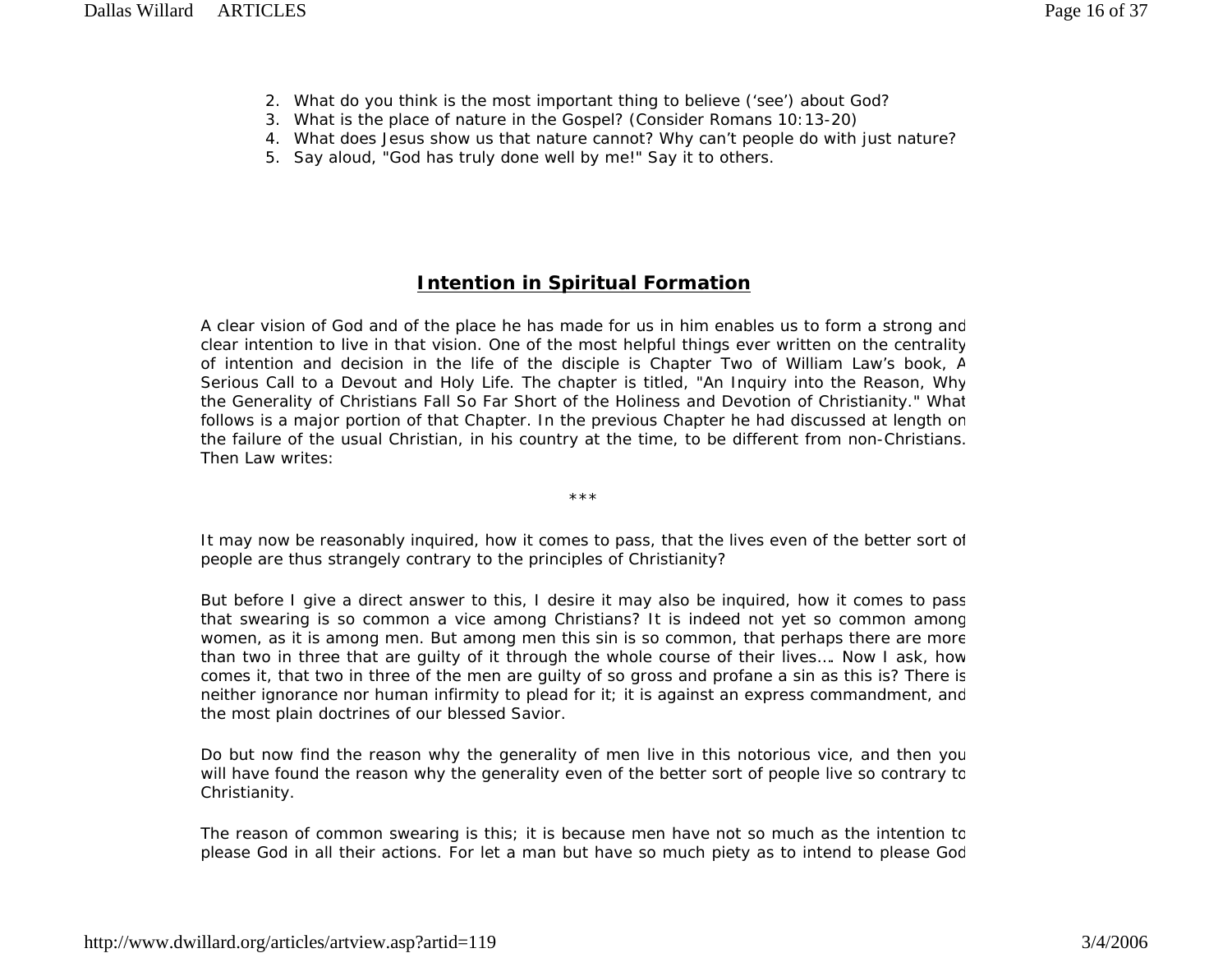in all the actions of his life, as the happiest and best thing in the world, and then he will never swear more. It will be as impossible for him to swear, whilst he feels this intention within himself, as it is impossible for a man that intends to please his Prince, to go up and abuse him to his face.

It seems but a small and necessary part of piety to have such a sincere intention as this; and that he has no reason to look upon himself as a disciple of Christ who is not thus far advanced in piety. And yet it is purely for want of this degree of piety, that you see such a mixture of sin and folly in the lives even of the better sort of people. It is for want of this intention that you see men that profess religion, yet live in swearing and sensuality; that you see clergymen given to pride, and covetousness, and worldly enjoyments. It is for want of this intention, that you see women that profess devotion, yet living in all the folly and vanity of dress, wasting their time in idleness and pleasures, and in all such instances of state and equipage as their estates will reach. For let but a woman feel her heart full of this intention, and she will find it as impossible to patch or paint, as to curse or swear; she will no more desire to shine at balls or assemblies, or make a figure amongst those that are most finely dressed, than she will desire to dance upon a rope to please spectators: she will know, that the one is as far from the wisdom and excellency of the Christian spirit as the other.

It was this is general intention (to please God in all things), that made the primitive Christians such eminent instances of piety, and made the goodly fellowship of the saints, and all the glorious army of martyrs and confessors. And if you will here stop, and ask yourselves, why you are not as pious as the primitive Christians were, your own heart will tell you that it is neither through ignorance, nor inability, but purely because you never thoroughly intended it. You observe the same Sunday worship that they did; and you are strict in it, because it is your full intention to be so. And when you as fully intend to be like them in their ordinary common life, when you intend to please God in all your actions, you will find it as possible, as to be strictly exact in the service of the Church. And when you have this intention to please God in all your actions, as the happiest and best thing in the world, you will find in you as great an aversion to every thing that is vain and impertinent in common life, whether of business or pleasure, as you now have to any thing that is profane. You will be as fearful of living in any foolish way, either of spending your time, or your fortune, as you are now fearful of neglecting the public worship….

Again, let a tradesman but have this intention, and it will make him a saint in his shop; his every-day business will be a course of wise and reasonable actions, made holy to God, by being done in obedience to His will and pleasure. He will buy and sell, and labour and travel, because by so doing he can do some good to himself and others. But then, as nothing can please God but what is wise, and reasonable, and holy, so he will neither buy nor sell, nor labour in any other manner, nor to any other end, but such as may be shown to be wise, and reasonable, and holy. He will therefore consider, not what arts, or methods, or application, will soonest make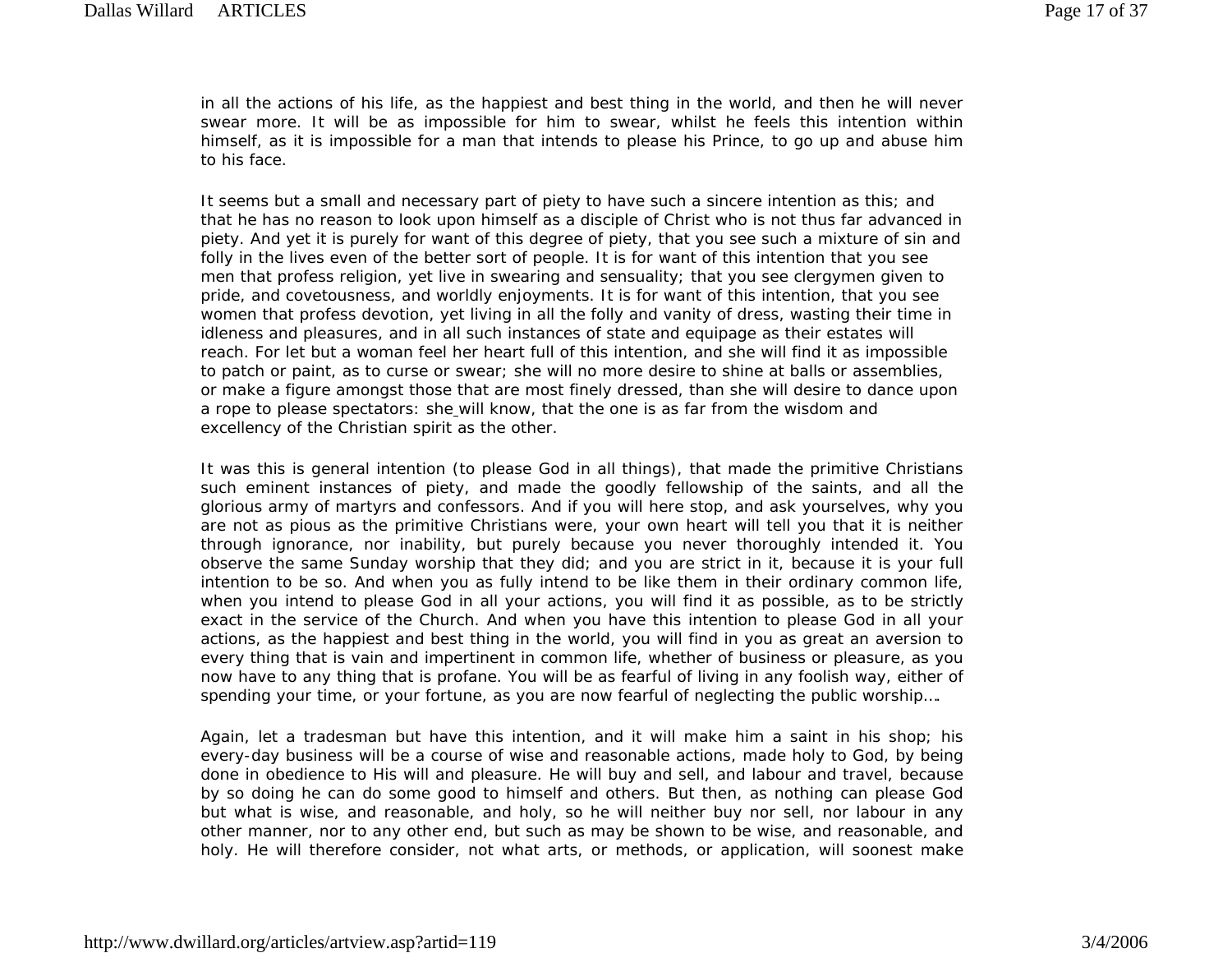him richer and greater than his brethren, or remove him from a shop to a life of state and pleasure; but he will consider what arts, what methods, what application, can make worldly business most acceptable to God, and make a life of trade a life of holiness, devotion, and piety. This will be the temper and spirit of every tradesman; he cannot stop short of these degrees of piety, whenever it is his intention to please God in all his actions, as the best and happiest thing in the world. And on the other hand, whoever is not of this Spirit and temper in his trade and profession, and does not carry it on only so far as is best subservient to a wise, and holy, and heavenly life, it is certain that he has not this intention; and yet without it, who can be shown to be a follower of Jesus Christ ?

Again, let the gentleman of birth and fortune but have this intention, and you will see how it will carry him from every appearance of evil, to every instance of piety and goodness. He cannot live by chance, or as humour and fancy carry him, because he knows that nothing can please God but a wise and regular course of life. He cannot live in idleness and indulgence, in sports and gaming, in pleasures and intemperance, in vain expenses and high living, because these things cannot be turned into means of piety and holiness, or made so many parts of a wise and religious life. As he thus removes from all appearance of evil, so he hastens and aspires after every instance of goodness. He does not ask what is allowable and pardonable, but what is commendable and praiseworthy.… He will not therefore look at the lives of Christians, to learn how he ought to spend his estate, but he will look into the Scriptures, and make every doctrine, parable, precept, or instruction, that relates to rich men, a law to himself in the use of his estate….

I have chosen to explain this matter by appealing to this intention , because it makes the case so plain, and because every one that has a mind may see it in the clearest light, and feel it in the strongest manner, by only looking into his own heart. For it is as easy for every person to know whether he intends to please God in all his actions, as for any servant to know whether this be his intention towards his master. Every one also can as easily tell how he lays out his money, and whether he considers how to please God in it, as he can tell where his estate is, and whether it be in money or land. So that here is no plea left for ignorance or frailty as to this matter; everybody is in the light, and everybody has power. And no one can fail, but he that is not so much a Christian, as to intend to please God in the use of his estate.

You see two persons: one is regular in public and private prayer, the other is not. Now the reason of this difference is not this, that one has strength and power to observe prayer, and the other has not; but the reason is this, that one intends to please God in the duties of devotion, and the other has no intention about it. Now the case is the same, in the right or wrong use of our time and money. You see one person throwing away his time in sleep and idleness, in visiting and diversions, and his money in the most vain and unreasonable expenses. You see another careful of every day, dividing his hours by rules of reason and religion, and spending all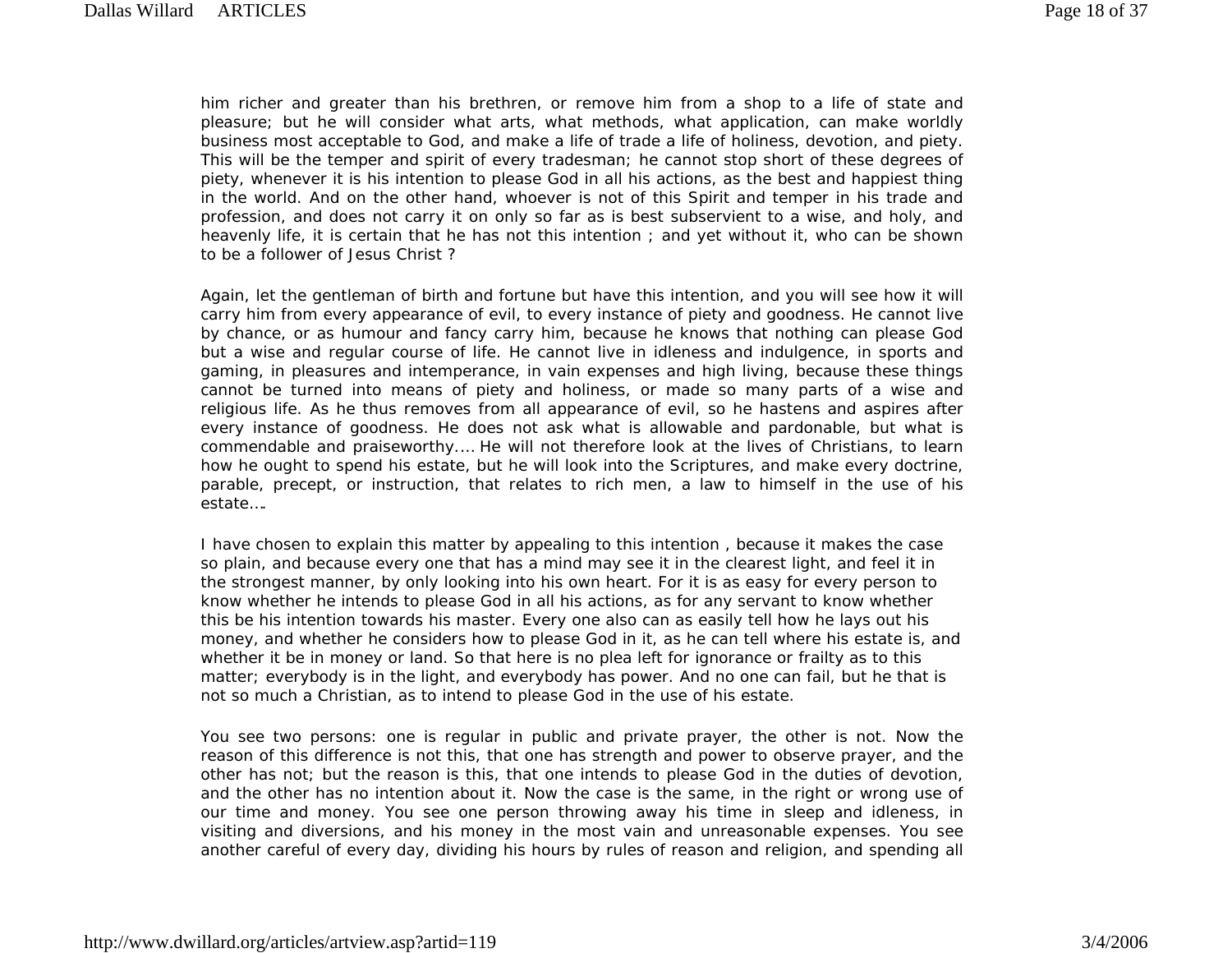his money in works of charity: now the difference is not owin g to this, that one has stren gth and power to do thus, and the other has not; but it is owin g to this, that one intends to please God in the right use of all his time, and all his money, and the other has no intention about it….

So that the fault does not lie here, that we desire to be good and perfect, but throu gh the weakness of our nature fall short of it; but it is, because we have not piety enou gh to intend to be as good as we can, or to please God in all the actions of our life. This we see is plainly the case of him that spends his time in sports when he should be at Church; it is not his want of power, but his want of intention or desire to be there….

This doctrine does not suppose, that we have no need of Divine grace, or that it is in our own power to make ourselves perfect. It only supposes, that through the want of a sincere intention of pleasing God in all our actions we fall into such irregularities of life as by the ordinary means of grace we should have power to avoid; and that we have not that perfection, which our present state of grace makes us capable of, because we do not so much as intend to have it. It only teaches us, that the reason why you see no real mortification or self-denial, no eminent charity, no profound humility, no heavenly affection, no true contempt of the world, no Christian meekness, no sincere zeal, no eminent piety in the common lives of Christians, is this, because they do not so much as intend to be exact and exemplary in these virtues.

### **MATTERS FOR THOUGHT:**

- 1. What important bearin gs of intention, or the lack thereof, have you seen on human life? In business, education, health, marriage, etc.?
- 2. What is Law's point about swearing? Do you think he is right?
- 3. Is the transfer of the point about swearing to "pleasing God in all things" a fair and accurate one?
- 4. Is Law's picture of the "tradesman" (business man or woman) as "a saint in his shop" realistic? Desirable?
- 5. And what of "the gentleman of birth and fortune" (a wealthy, upper-class person)? Realistic? Desirable? Have you seen examples?
- 6. Is the way Law brings in grace at the end biblically correct?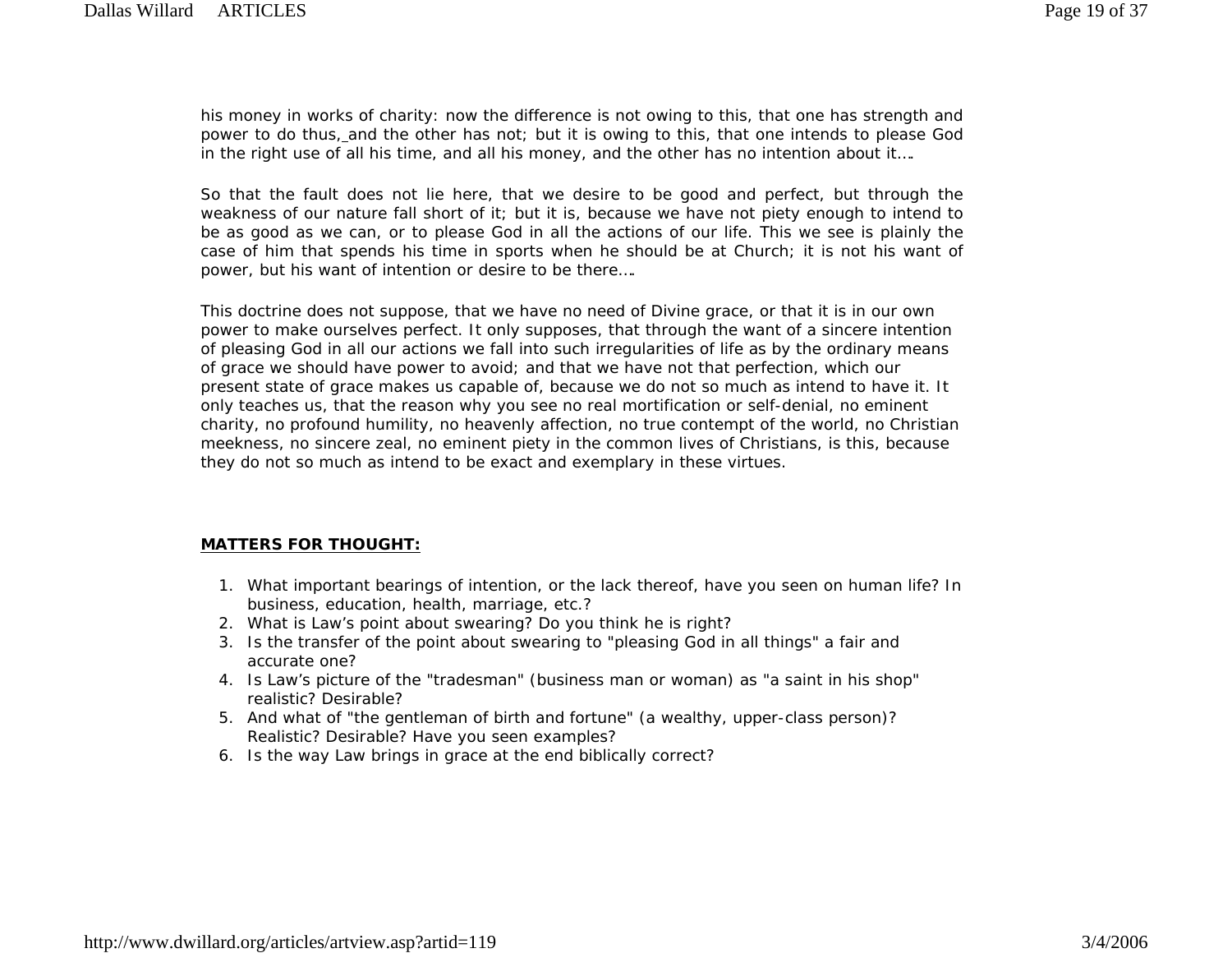# *Means* **to Growth in Grace**

William Law's words seem shocking to contemporary Christians, because it is no part of how we see the Christian life today that we would actually intend and choose to do what Jesus taught. Of course that was also true in his own day, and in the day of a later writer, William Wilberforce, who in 1797 published his *A Practical View of the Prevailing Religious System of Professed Christians, in the Higher and Middle Classes in This Country, Contrasted with Real Christianity.* But we today are perhaps all the more shocked because we are almost totally out of touch with the practices, familiar to both Law and Wilberforce, through which transformation toward Christlikeness can reliably come to pass.

Those practices were understood as "means of grace," in the language of Law (see above) and, more famously, in that of John Wesley, one of his careful readers. That is, they are activities which open our lives to the action of God in our heart, mind, body and soul, to progressively remake our whole personality. Another name for them—more ancient, and also more in use recently—is "spiritual disciplines," or "disciplines for the spiritual life." They train us for leading the life which God intended for us: one which has the power and character to fulfill our calling. They are *methods* by which we obey the command to "put off" the old person and to "put on" the new person who is in the likeness of Christ. (Col. 3:9-10; Eph. 4:22-24) They are "exercises unto godliness." (I Tim. 4:7-8) Through them we become capable of doing, with God, all the wonderful things commanded in the Bible, which we know are impossible in our own strength and wisdom.

In general, a "discipline" is *any activity within our power that we engage in to enable us to do what we cannot do by direct effort.* Though we may not be aware of it, we experience "disciplines" every day. In these daily or "natural" disciplines we perform acts that result in a direct command of further abilities that we would not otherwise have. If I repeat the telephone number aloud after looking it up, I can remember it until I get it dialed. Otherwise, I probably couldn't. If I train rigorously, I can bench press 300 pounds; otherwise certainly not. Playing <sup>a</sup> musical instrument and carrying on a lively and interesting conversation are other illustrations of ordinary activities which require discipline in our physical or "natural" life. We have to "practice" them. Discipline, one can see, is an essential component of any worthwhile human existence.

But essentially the same thing happens with disciplines for our *spiritual* life. When through spiritual disciplines I become able heartily to bless those who curse me, pray without ceasing, to be at peace when not given credit for good deeds I've done, or to master the evil that comes my way, it is because my disciplinary activities have inwardly poised me for more and more interaction with the powers of the living God and his Kingdom. Such is the potential we tap into when we use the disciplines for the spiritual life.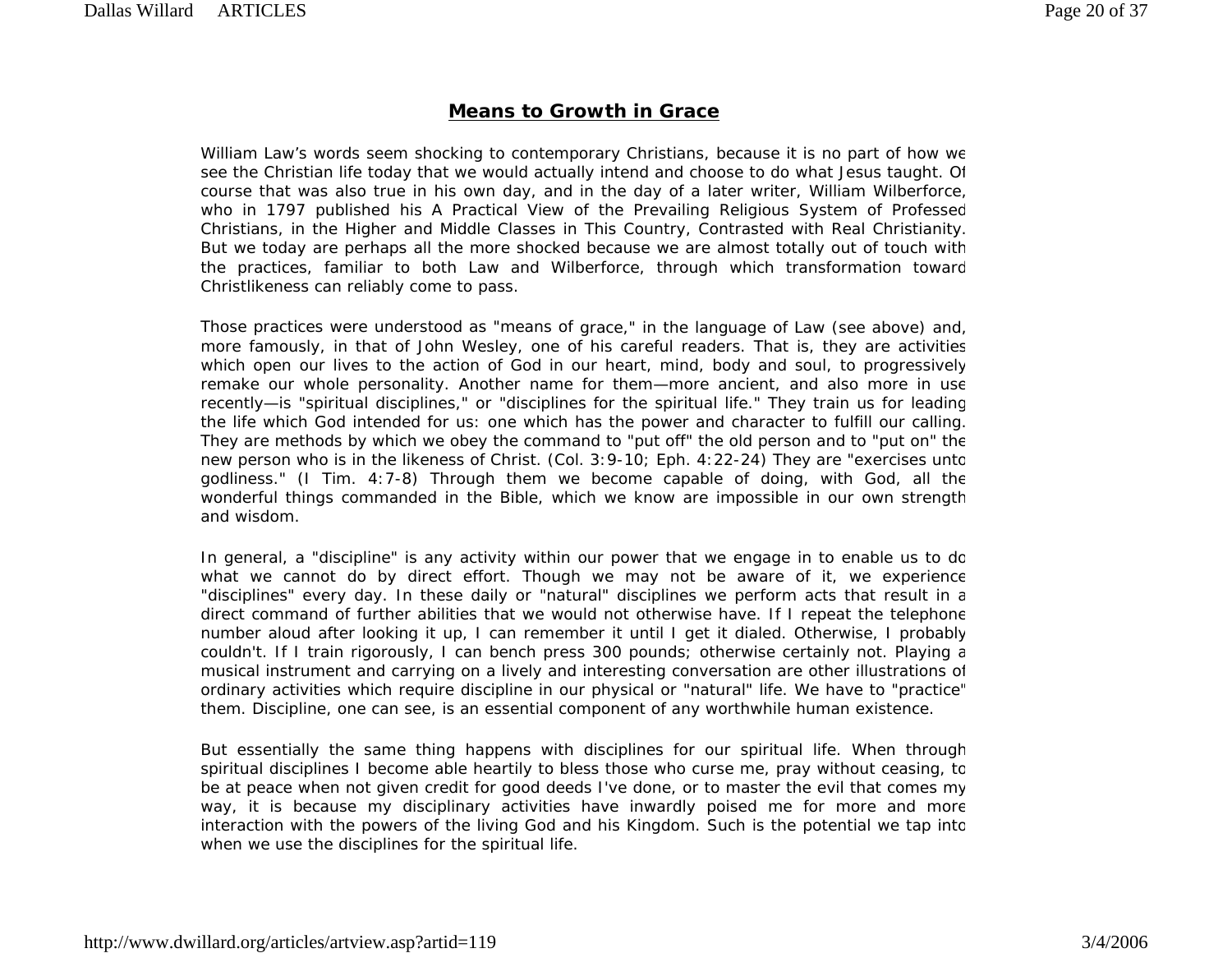### **Some Activities That Serve as Disciplines.**

What, then, are some particular activities that can serve as disciplines for the spiritual life? And which should we choose for our individual strategy for spiritual growth?

In answering these practical questions, we need not try to come up with a complete list of disciplines. Nor should we assume that *our* particular list will be right for others. Quite a few well-known practices will have a strong claim to be on everyone's list. On the other hand, there are a number of good activities that may not usually be thought of as disciplines, though they can be, and yet others that have served through the ages as spiritual disciplines but are now largely forgotten. For example, there is the *peregrinatio*, or voluntary exile, introduced by the Irish St. Brenden (born 484) and widely practiced for some centuries thereafter. There is the vigil or "watch," where one rejects sleep to concentrate on spiritual matters. The keeping of a journal or spiritual diary continues to be an activity that serves some individuals as a vital discipline, though it probably would not show up on any "standard" list. Sabbath keeping, as instituted in the Old Testament, can be a most productive discipline when adapted to modern life. Physical labor has proven to be a spiritual discipline, especially for those who are also deeply involved in solitude, fasting, study, and prayer. (1 Thess. 4:11-12)

An activity that can be an especially effective spiritual discipline for those who are used to "the better things in life" is to do grocery shopping, banking, and other business in the poorer areas of the city. This has an immense effect on our understanding of and behavior toward our neighbors—both rich and poor—and upon our understanding of what it is to love and care for our fellow human beings.

In our modern society, which proceeds at such a frenetic pace, simple sleep and rest may be disciplines in the sense just described. They will, as we have said, enable us to do what we cannot do by direct effort, including staying in good emotional and physical health, and possibly being loving and sensitive to our family and co-workers. But usually when we rest we would not be *practicing* resting—though, in the current world, that too may sometimes be needed, for some people actually cannot even rest by simply doing it. Practice is discipline, but there are disciplines which do not amount to practicing.

Now spiritual disciplines are also *spiritual* disciplines, and not mere bodily behaviors. That is, they are disciplines designed to help us be active and effective in the spiritual realm of our own heart, now spiritually alive by grace in relation to God and his kingdom. They are designed to help us withdraw from a *total* dependence on the merely human or natural; and, in that precise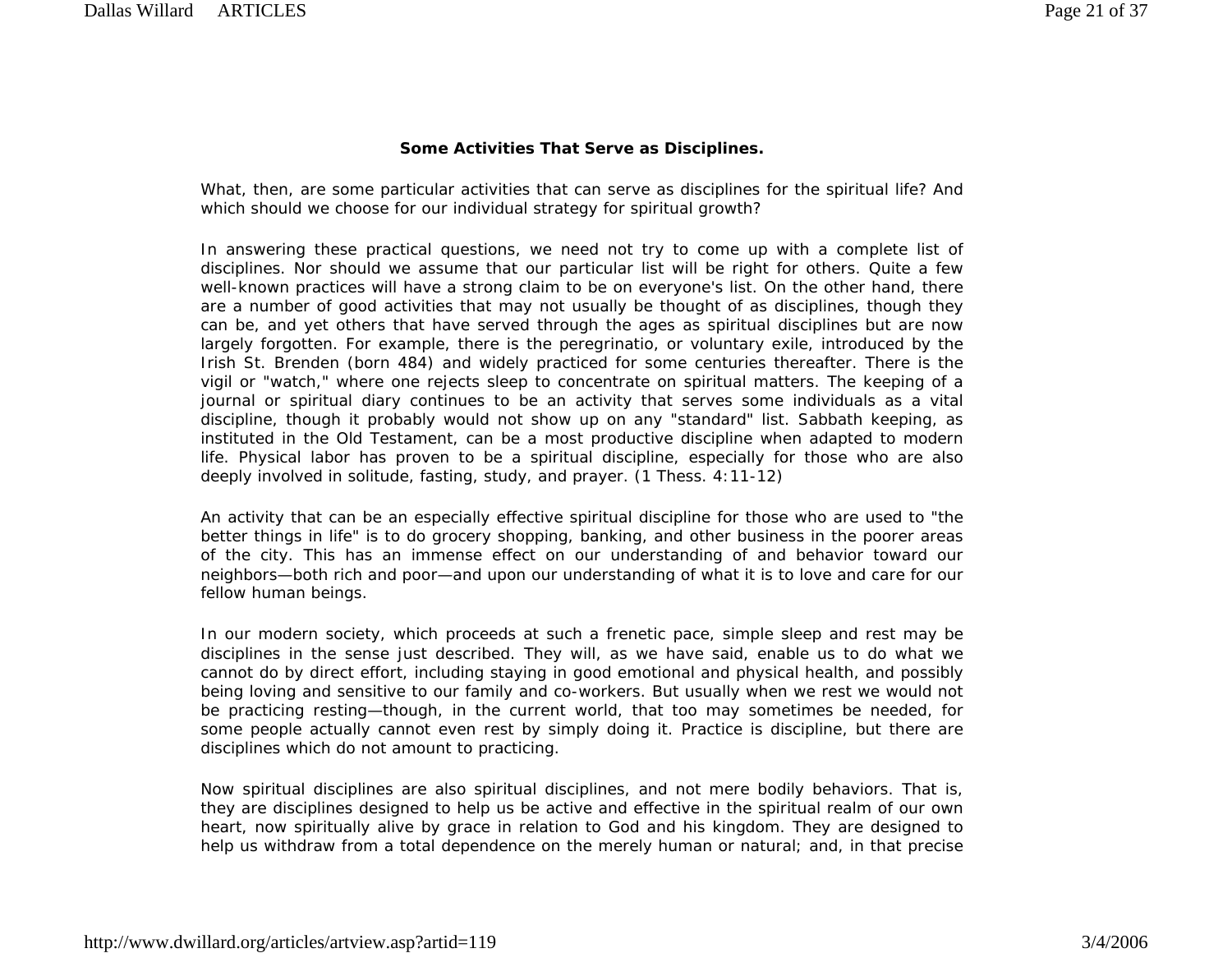sense, they help us to mortify the "flesh," kill it off, let it die (Rom. 8:13; Col. 3:5), and to learn how to depend upon the ultimate reality, which is God and his kingdom.

Thus, for example, I fast from food to know that there is another food that sustains me. I memorize and meditate on scripture that the order of God's kingdom would become the order and power of my mind and my life.

In shaping our own list of spiritual disciplines, we should keep in mind that very few disciplines can be regarded as absolutely indispensable for a healthy spiritual life and work, though some are obviously more important than others. Also, some are more important than others at different stages of our spiritual life. Always practicing a *range* of activities that have proven track records across the centuries will keep us from erring. And, if other activities are needed, our progress won't be seriously hindered, and we'll probably be led into them.

So, to help us make our way into a life of planned disciplines, let us list some activities that have had a wide and profitable use among disciples of Christ, and discuss how to approach some of them in a prayerful, experimental way. The following list is divided into the disciplines of "abstinence" and the disciplines of "engagement." We cannot here discuss what each of these activities is and how each can make an especially important contribution to spiritual growth. But we will be illustrative and point the way to further study.

### *Disciplines of Abstinence*

solitude silence fasting frugality chastity secrecy sacrifice watching

#### *Disciplines of Engagement*

study worship celebration service prayer fellowship confession submission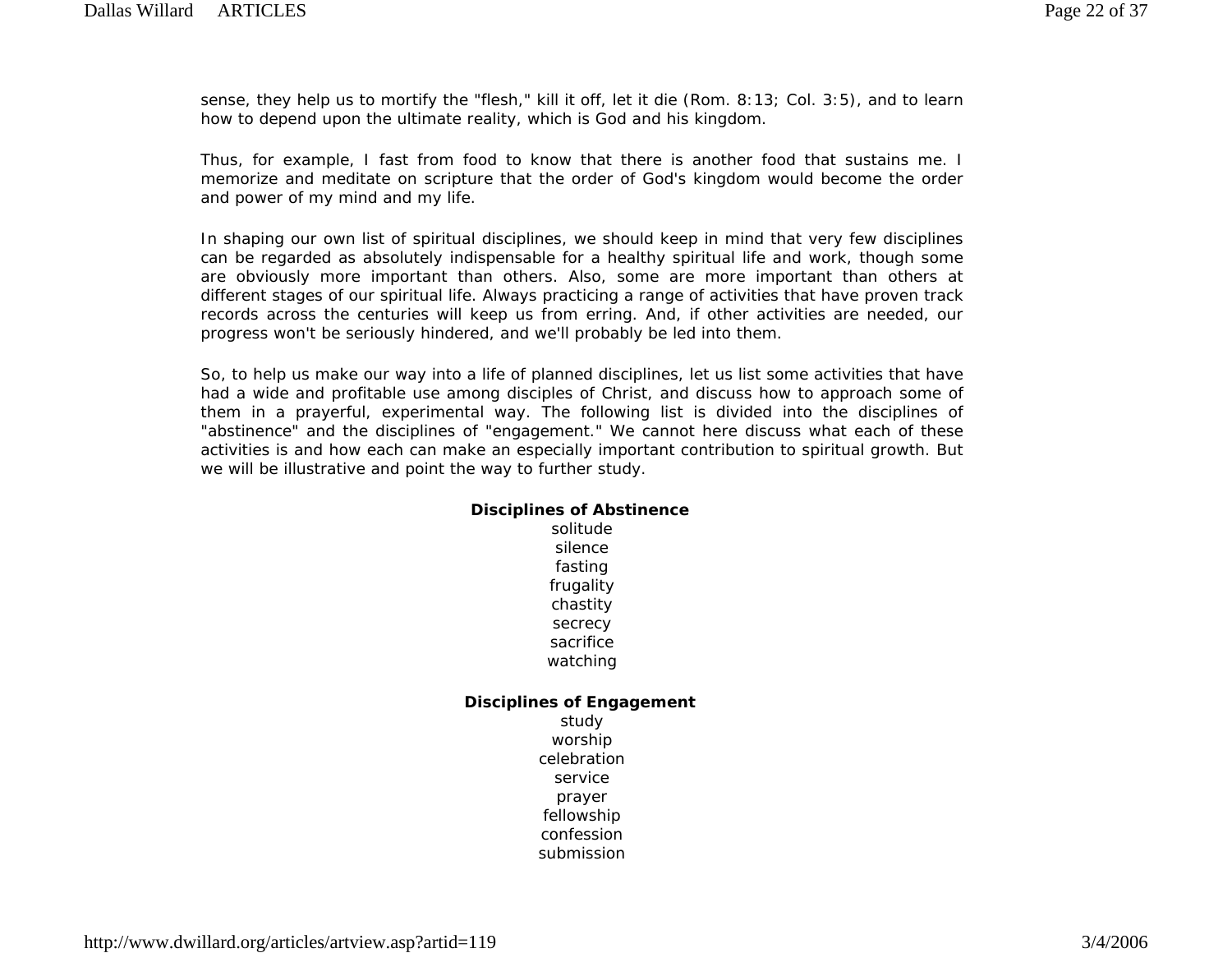As we organize our plan for spiritual growth around some selection of these activities, and as we put that plan into practice, we will see steady transformation of our thoughts, emotions and will—even our body and social context—toward the character of Christlikeness. From the stages of early discipleship, where "the spirit is willing but the flesh is weak," we increasingly pass to the stages where the flesh—think of that as what we more or less automatically feel, think, and do on our own strength alone—is increasingly aligned with the Spirit and supportive of its deepest intentions in us. This is absolutely essential in a training that successfully brings us to do from the heart the things that Jesus knows to be best.

A further help in understanding what spiritual disciplines are for the disciples of Jesus is to recognize them as simply a matter of following him into *his own practices*, appropriately modified to suit our own condition. We find our way into a life where the power of inward hindrances to obedience/abundance are broken, by observing what Jesus and others who have followed him actually do, and learning to structure our lives around those same activities. Thus, although scripture does not tell us in formulaic terms what to do in order to build our life upon the rock, everyone who knows anything about Jesus' life, and that of his most effective followers, really does know what to do to that end, or can easily find out. It is not a secret. Or perhaps it is an "open secret."

So, basically, to put off the old person and put on the new we only follow Jesus into the activities that he engaged in to nurture his own life in relation to the Father. Of course, his calling and mission was out of all proportion to ours, and he never had our weaknesses. Still what he practiced is, roughly, what we must practice, in order to enter into his heart and character. For example, solitude had a huge place in his life, as the Gospel records show.

### **Two Disciplines Of Abstinence: Solitude And Silence**.

By solitude we mean being out of human contact, being alone, and being so for lengthy periods of time. To get out of human contact is not something that can be done in a short while, for such contact lingers long after it is, in one sense, over. And silence, a gift of many dimensions, is a natural part of solitude and essential to its fulness. Most noise *is* human contact. Silence means to escape from sounds and noises, other than the gentle ones of nature perhaps. But it also means not talking, and the effects of not talking on our soul are different from those of simple quietness. Both dimensions of silence are crucial for the breaking of old habits and the formation of Christ's character in us. Silence well-practiced is like the wind of eternity blowing upon you.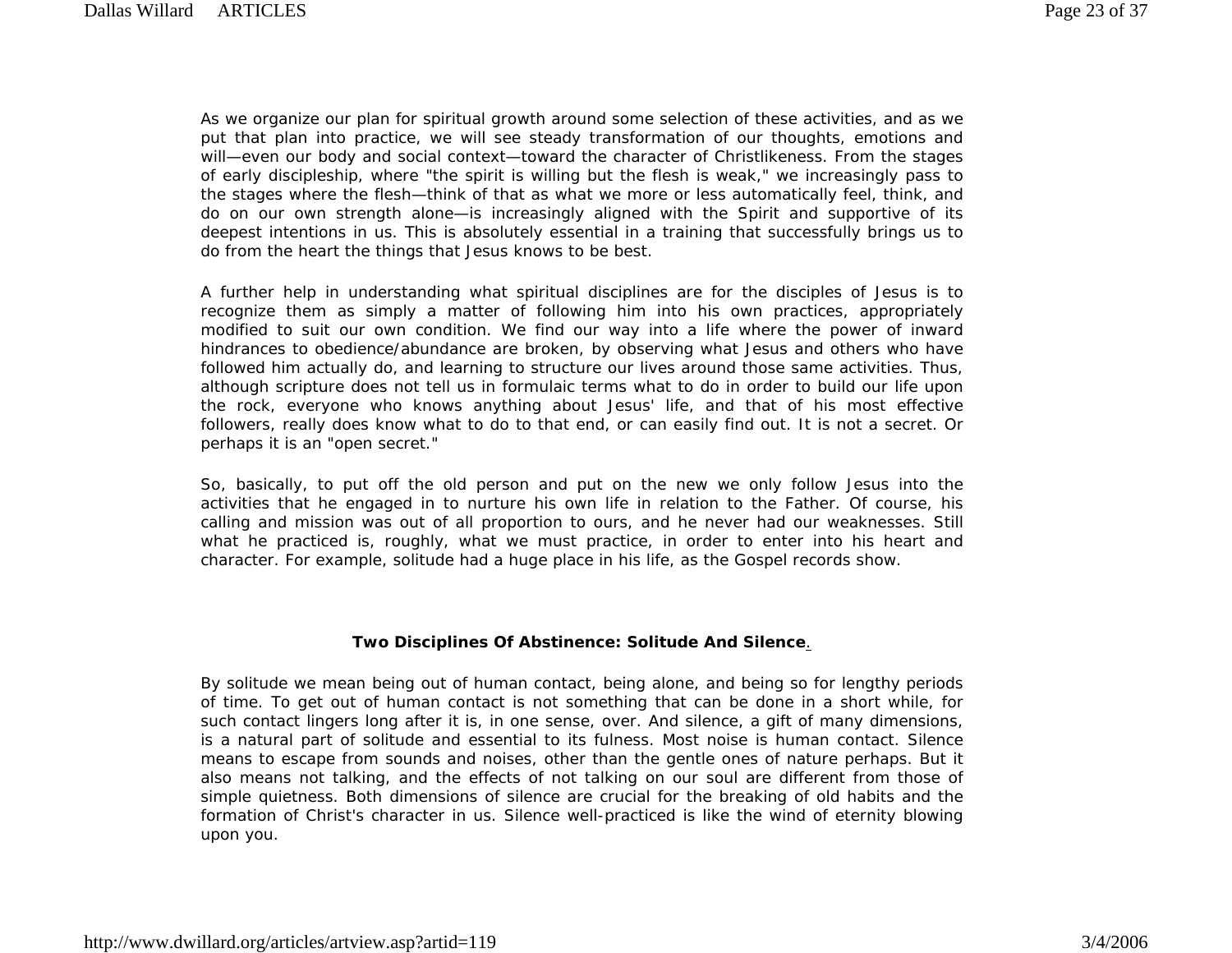Now why, precisely, are these disciplines of abstinence so central to the curriculum for Christlikeness? A primary objective in training in Christlikeness is to break the power of our ready responses to do the *opposite* of what Jesus teaches: for example, scorn, anger, verbal manipulation, payback, silent collusion in the wrongdoing of others around us, and so forth.

These responses mainly exist at what we might call the "epidermal" level of the self, the first point of contact with the world around us. They are almost totally "automatic," given the usual stimuli. The very language we use is laden with them, and of course they are the "buttons" by which our human surroundings more or less control us. They are not "deep"; they are just *there*, and just constant. They are the area where most of our life is lived. And in action they have the power to draw our whole being into the deepest of injuries and wrongs. ("Mob psychology" and "group think" are well-known testimonies to that.)

Now it is solitude and silence that allow us to escape the patterns of epidermal responses, with their consequences. They provide space to come to terms with these responses and to replace them, with God's help, by different immediate responses that are suitable to the kingdom environment—and, indeed, to the kind of life everyone in saner moments recognizes to be good. They break the pell-mell rush through life and create a kind of inner space that permits people to become aware of what they are doing and what they are *about* to do.

We hear the cries from our strife-torn streets: "Give peace a chance!" and "Can't we all just get along?" But you cannot give peace a chance if that is *all* you give a chance. You have to do the things that make peace possible and actual. When you listen to people talk about peace, you soon realize, in most cases, that they are unwilling to deal with the conditions of society and soul that make strife inevitable. They want to keep them and still have peace, but it is peace on their terms, which is impossible.

And we can't all *just* get along. Rather, we have to become the kinds of persons who can get along. As a major part of this, our epidermal responses have to be changed in such a way that the fire and the fight doesn't start almost immediately when we are "rubbed the wrong way." Solitude and silence give us a place to begin the necessary changes, though they are not a place to stop.

They also give us some space to reform our inmost attitudes toward people and events. They take the world off our shoulders for a time and interrupt our habit of constantly managing things, of being in control, or thinking we are. One of the greatest of spiritual attainments is the capacity to do nothing. Thus, the Christian philosopher Pascal insightfully remarks, "I have discovered that all the unhappiness of men arises from one single fact, that they cannot stay quietly in their own room."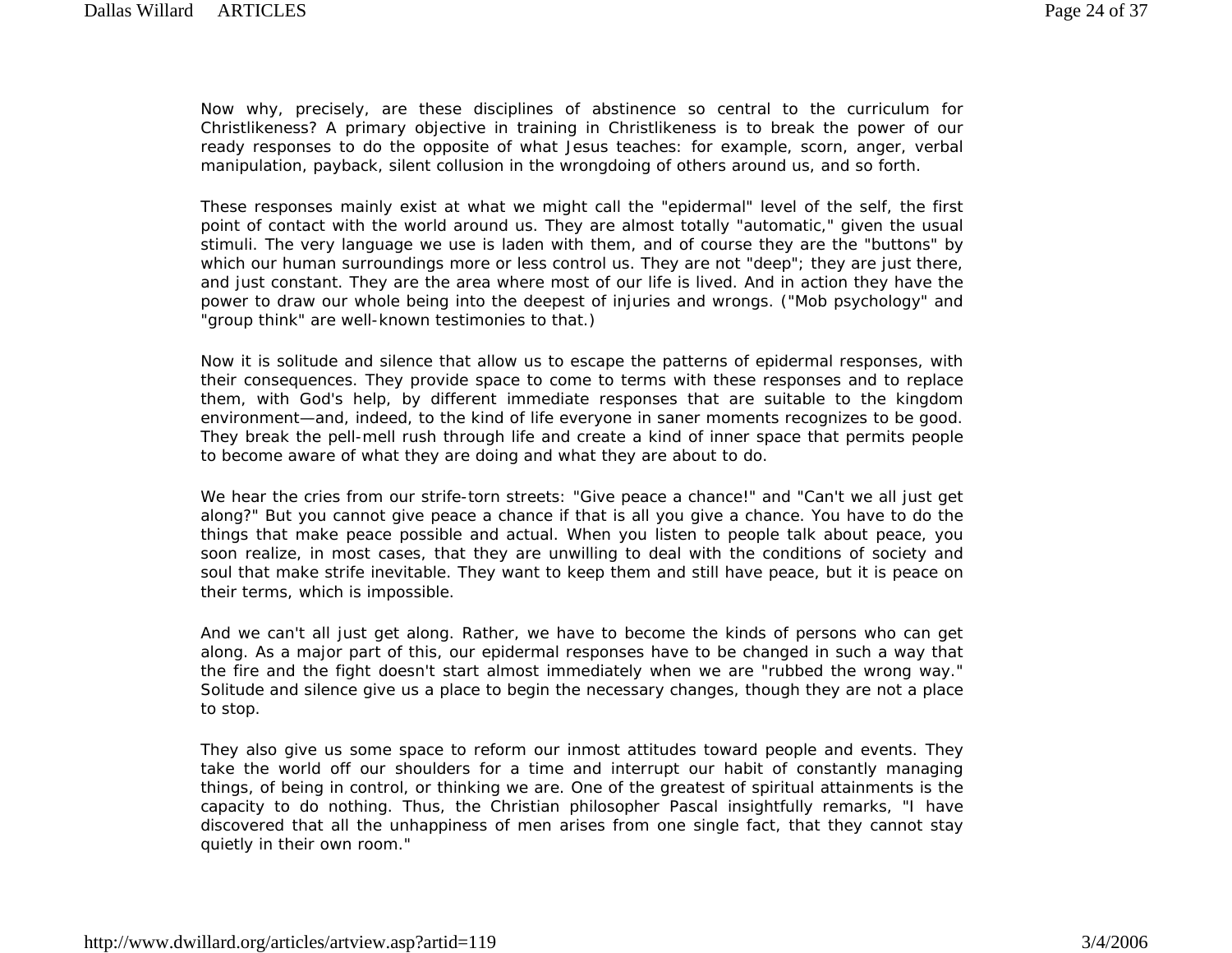Now this idea of *doing nothing* proves to be absolutely terrifying to most people I speak with. But at least the person who is capable of doing nothing proves capable of refraining from doing the wrong thing. And then he or she will be better able to do the right thing.

And "doing nothing" has many other advantages. It may be a great blessing to others around us, who often hardly have a chance while we are in action. And possibly the gentle Father in the heavens would draw nigh if we would just be quiet and rest a bit. Generally speaking, he will not compete for our attention, and as long as we are "in charge" he is liable to keep a certain distance.

Every person should have regular periods in life when he or she has nothing to do. Periods of solitude and silence are excellent practices for helping us learn how to do that. The law that God has given for our benefit tells us that one seventh of our time should be devoted to doing nothing—no work, not by ourselves or any of our family, employees, or animals. That includes, of course, religious work. This is *Sabbath*.

What do you do in solitude or silence? Well, sofar as things to "get done," *nothing at all*. As long as you are doing "things to get done," you have not broken human contact. So don't go into solitude and silence with a list. Can we enjoy things in solitude and silence? Yes, but don't try to. Just be there. Don't try to get God to do anything. Just be there. He will find you.

Even lay aside your ideas as to what solitude and silence are supposed to accomplish in your spiritual growth. You will discover incredibly good things. One is that you have a soul. Another, that God is near and the universe is brimming with goodness. Another, that others aren't as bad as you often think. But don't *try* to discover these, or you won't. You'll just be busy and find more of your own doings.

The cure for too-much-to-do is solitude and silence, for there you find you are safely more than what you do. And the cure of loneliness is solitude and silence, for there you discover in how many ways you are never alone.

When you go into solitude and silence, you need to be relatively comfortable. Don't be a hero in this or in any spiritual discipline. You will need rest. Sleep until you wake up truly refreshed. And you will need to stay there long enough for the inner being to become different. Muddy water becomes clear if you only let it be still for a while.

You will know this finding of soul and God is happening by an increased sense of who you are and a lessening of the feeling that you *have* to do this, that, and the other thing that befalls your lot in life. That harassing, hovering feeling of "have to" largely comes from the vacuum in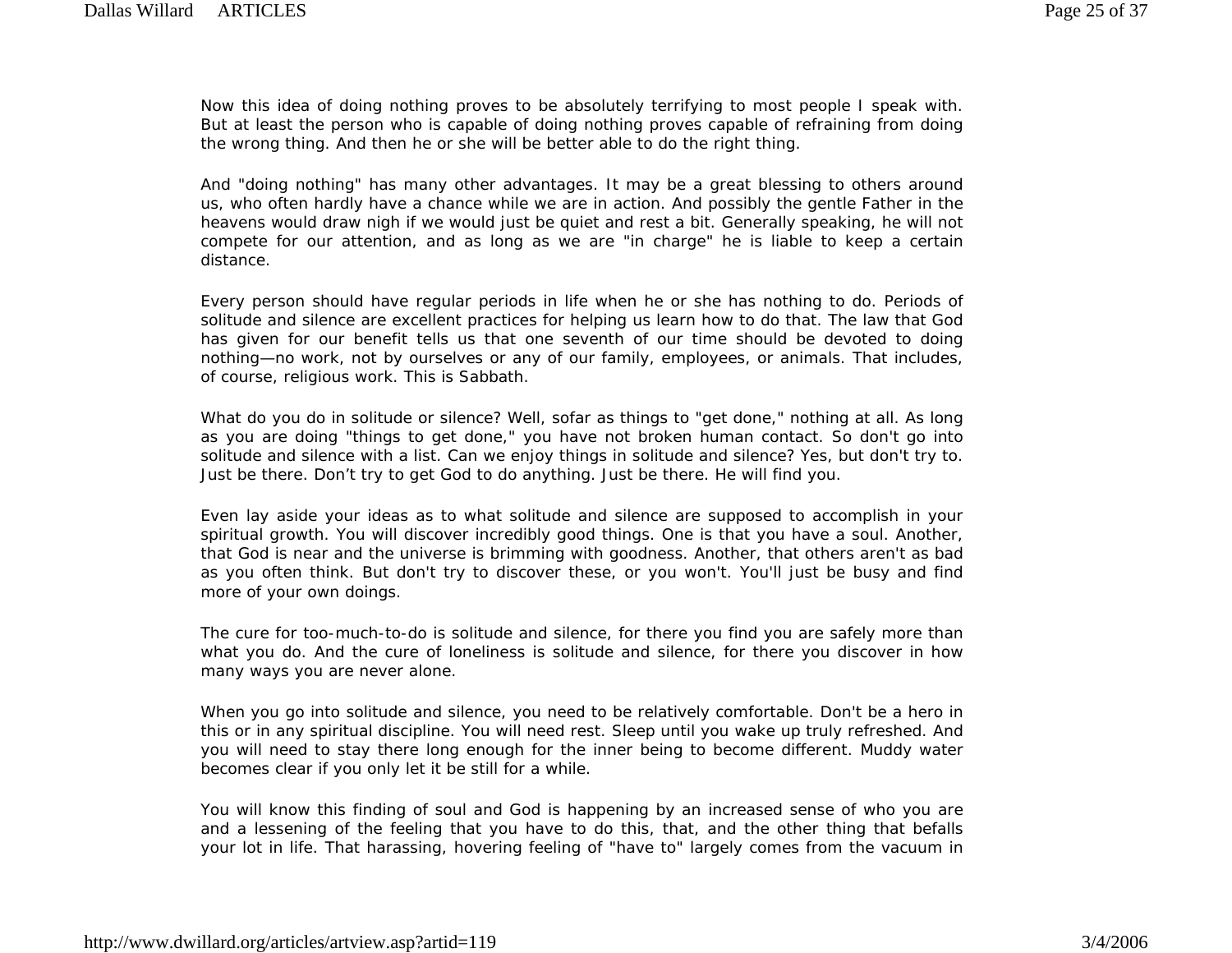your soul, where you ought to be at home with your Father in his kingdom. As the vacuum is rightly filled, you will increasingly know that you do not have to do many of those things—not even those you want to do.

Liberation from your own desires is one of the greatest gifts of solitude and silence. When this all begins to happen, you will know you are arriving where you ought to be. Old bondages to wrongdoing will begin to drop off as you see them for what they are. And the possibility of really loving people will dawn upon you.

Soon you will enter into the experience of what it is to live by grace, rather than just talk about it.

These are some of *the fruits of solitude and silence*. The apprentice will have to learn *how* to keep in solitude and silence, of course. For most of us, wise and loving practical arrangements must be made with those around us. And we should encourage and help family members and coworkers to enter such spiritual disciplines themselves.

Obviously the effects of these disciplines will greatly benefit our objective of loving God with a full heart. For the usual distractions of life greatly hinder our attention to God, and the habit of thinking about everything else is almost impossible to break in the bustle of life. Time away can help. People often complain that they cannot pray because their thoughts wander. Those thoughts are simply doing what they usually do. The grip of "the usual" is what must be broken. Appropriate solitude and silence are sure to do it.

# **Two Disciplines Of Positive Engagement: Study And Worship.**

It is a profound truth about human beings that our first area of freedom concerns where we will place our mind. Until solitude and silence have had their effects, our minds will very likely continue to be focused on the wrong things, or on good things in an anxious attitude of trying to dominate them. But as we, through relocating our bodies into solitude, escape and change the inputs that have constantly controlled our thoughts and feelings, we will have additional freedom to place our minds fully upon the great God, His kingdom, and its peace and strength.

This, in turn, will transform our emotional state, and thereby the very condition of our body. Most of those around us will sense that and begin to act differently themselves. The social context will change for the better, and what we have to respond to will be much more in the spirit of the kingdom. I have observed this on many occasions.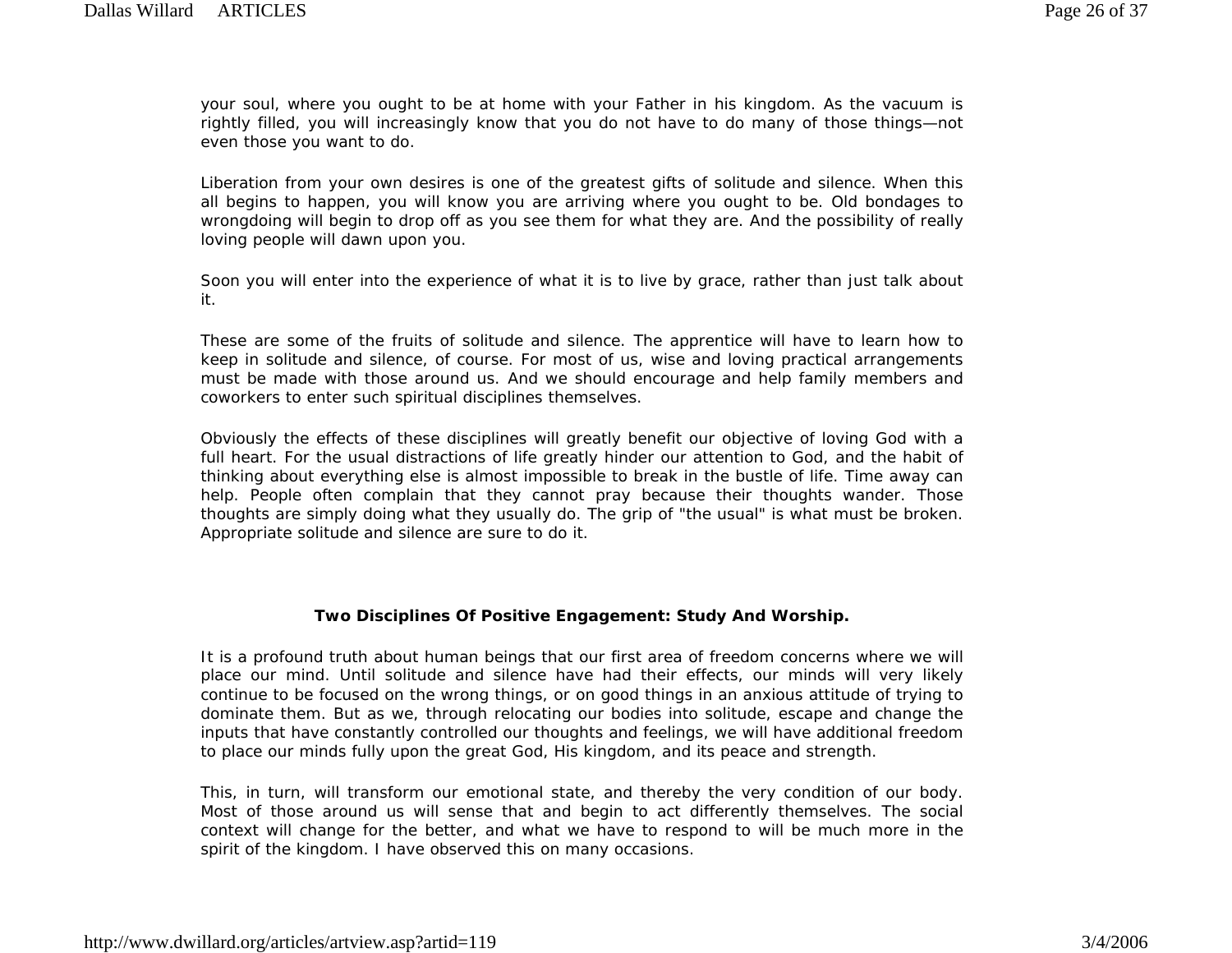Once solitude has done its work, the key to progress in spiritual formation is study. It is in study that we place our minds fully upon God and his kingdom. And study is brought to its natural completion in the worship of God.

When I study anything I take its order and nature into my thoughts, and even into my feelings and actions. At one time I did not know the alphabet, for example. But then I studied it. I brought it before my mind, with the help of my teacher, and related my body to it in ways well known to all. Before very long the order that is in the alphabet was in my mind and body. From there, that order enabled me to reproduce, recognize, and use the alphabet and its parts. The order that I took into myself by study gave me power to do many good things that I could not do until, by study, it had become mine.

What we learn about study from this simple example of the alphabet is true in all areas, from the most theoretical to the most practical. It is also true when we study what is evil, a very dangerous thing to do. Then we take on orders and powers of evil—or they take us. But, thankfully, most of what we naturally come to study is good. A student of plumbing or singing, for example, takes into his or her mind certain orders by purposely dwelling upon the relevant subject matter and activities in appropriate ways. That is how study works. And, of course, it always enables individuals "to do what they cannot do by direct effort"—the mark of a discipline.

The "blessed man" of Psalm 1 (and Joshua 1:8) is one whose "delight is in the law of the Lord, and in His law he meditates day and night. And he will be like a tree firmly planted by streams of water, which yields its fruit in its season, and its leaf does not wither; and in whatever he does, he prospers." You can't achieve that outcome on your own. You do it by indirection, absorbing you mind in the ways of God.

Now *disciples* of Jesus are people who want to take into their being the order of the Kingdom of God that is among us. They wish to *live their life in that Kingdom as Jesus himself would*, and that requires internalization of its order. Study is the chief way in which they accomplish that. They devote their attention, their thoughtful inquiry, and their practical experimentation to the order of the kingdom as seen in Jesus, in the written word of scripture, in others who walk in the way, and, indeed, in every good thing in nature, history, and culture.

Thus Paul's practical advice from his jail cell to his friends at Philippi: "Whatever things are true, serious, right, pure, lovable, well regarded, any virtue and anything admirable, *let your mind dwell on them.* What you have learned, received, heard and seen in me, do that. And the God of peace will be with you" (Phil. 4:8-9). For all such good things are of God and his reign.

Of course, in all our study as and with disciples, the person of Jesus is the center of attention.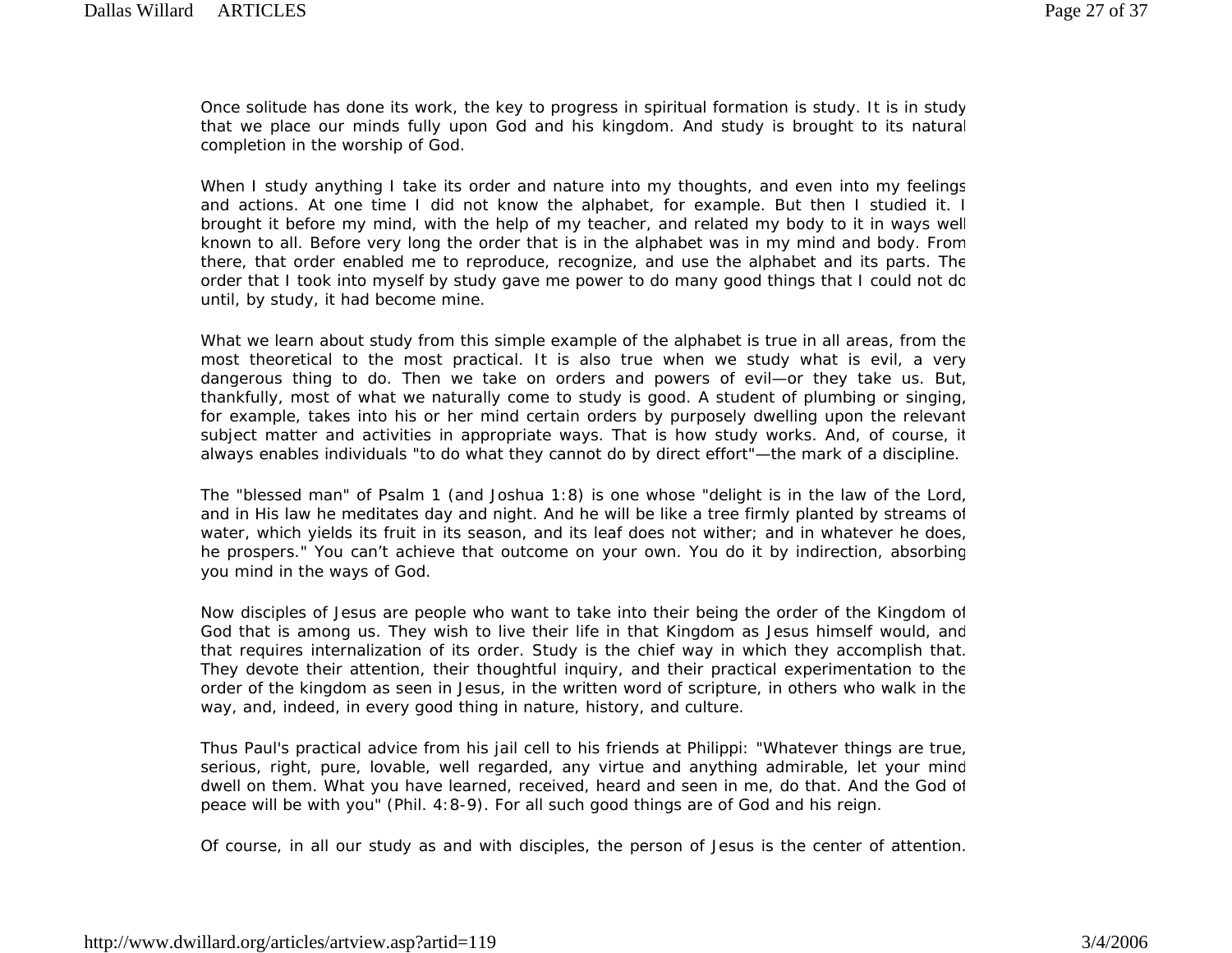But he is not really separable, for us, from the written revelatory word, including the law, the prophets, the history, and the wisdom of the Old Testament. One who would train disciples "to hear and do" will direct them to all these, still centered on the person of Jesus.

And the Twenty-third Psalm is also an exquisite summary of life in the kingdom. The mind of the disciple should have it prominently displayed within, to always foster the joy and peace of the kingdom as well as to orient all of his or her actions within it. The Ten Commandments, the Lord's Prayer, the Sermon on the Mount, Romans 8, Colossians 3, Philippians 2-4, and a few other passages of scripture should be frequently meditated on in depth, and much of them memorized. This is an essential part of any training for Christlikeness. Positive engagement with these scripture will bring kingdom order into our entire personality. This is something you will strongly *experience* as you go through the process of such study.

I know many people who profess serious allegiance to Jesus, and claim him as their Savior. But, unfortunately, they simply will not take essential scriptures into their soul and body and utilize them as here indicated. The result is that they continue to recycle their failures and make little or no real progress toward the abundance/obedience essential to "walking worthily of the calling wherewith we are called." Some of them even try to use other spiritual disciplines, but with little result. An essential ingredient is missing, and the order of their mind and life remains other than that of the kingdom.

Study is by no means simply a matter of gathering information to have on hand. Intensive internalization of the kingdom order through study of the written word and learning from the Living Word establishes good "epidermal responses" of thought, feeling, and action. And these in turn integrate us into the flow of God's eternal reign. We really come to think and believe differently, and that changes everything else. "Thy word have I hid in my heart, that I might not sin against Thee." (Psalm 119:11)

Now we must not *worship* without study, for ignorant worship is of limited value and can be very dangerous. We may develop "a zeal for God, but not according to knowledge" (Rom. 10: 2), and then do great harm to ourselves and others. But worship must be added to study to complete the renewal of our mind through a willing absorption in the radiant person who is worthy of all praise. Study without worship is also dangerous, and the people of Jesus constantly suffer from its effects, especially in academic settings. To handle the things of God without worship is always to falsify them.

In worship we are ascribing greatness, goodness, and glory to God. It is typical of worship that we put every possible aspect of our being into it, all of our sensuous, conceptual, active, and creative capacities. We embellish, elaborate, and magnify. Poetry and song, color and texture, food and incense, dance and procession are all used to exalt God. And sometimes it is in the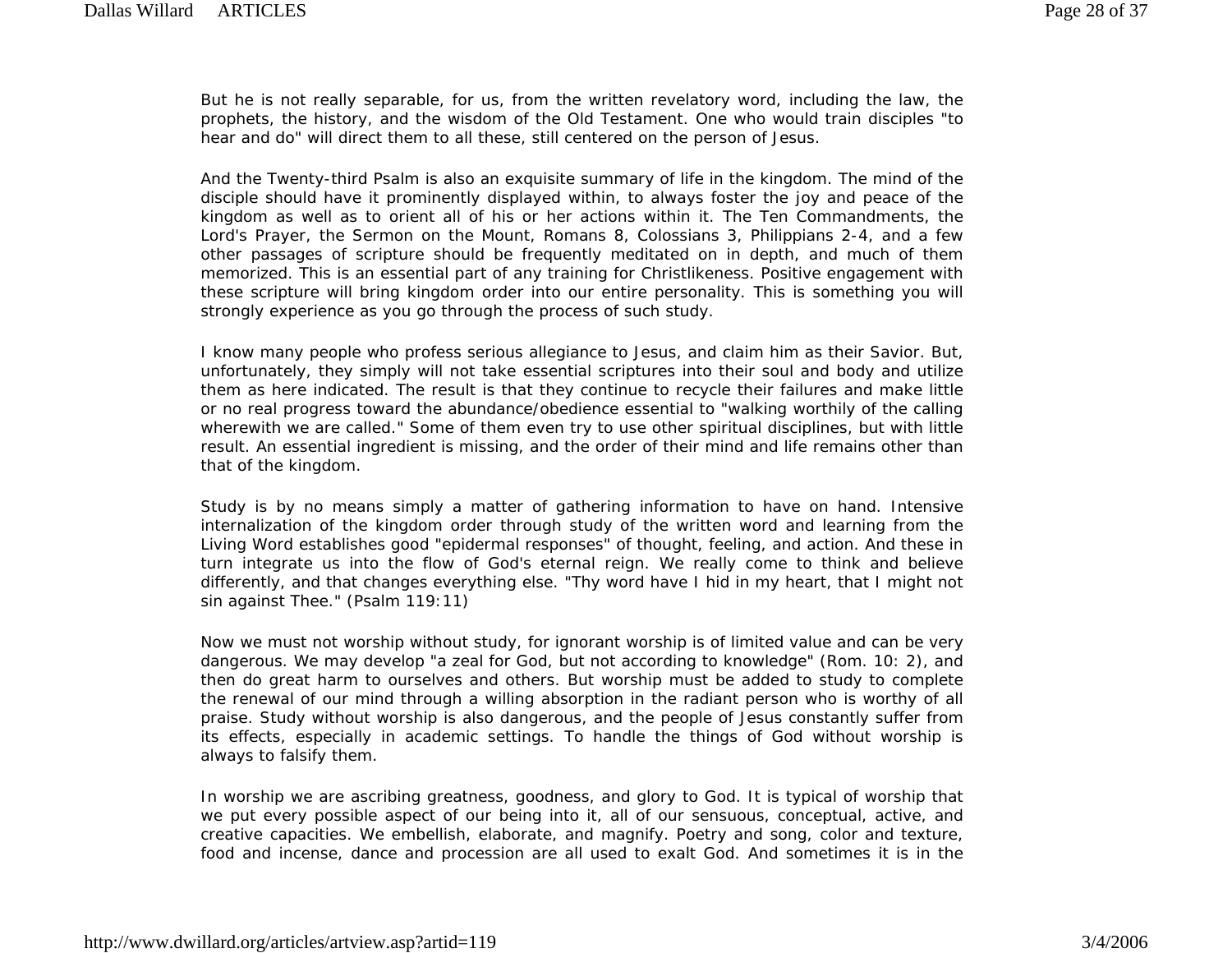quiet absorption of thought, the electric passion of encounter, or total surrender of the will. In worship we strive for adequate expression of God's greatness. But only for a moment, if ever, do we achieve what seems like adequacy. We cannot do justice to God or his Son or his kingdom or his goodness to us. So we must constantly return to worship.

Worship nevertheless imprints on our whole being the reality that we study. The effect is a radical disruption of the powers of evil in us and around us. Often an enduring and substantial change is brought about. And the renewal of worship keeps the glow and power of our true homeland an active agent in all parts of our being. *In the atmosphere of* worship, to "hear and do" is the clearest, most obvious and natural thing imaginable.

Now we have very briefly touched upon four specific spiritual disciplines: solitude and silence, worship and study. Around these a individual and group "Curricula for Christlikeness" can be framed. It should be clear how strongly such disciplines will nourish and be nourished by the principle objective of such a "curriculum"—that of bringing the disciple of Jesus to love God with heart, soul, mind, and strength. Other disciplines, such as fasting, service to others, fellowship, and so on, might be discussed as well, and, indeed, in a full treatment of a curriculum for Christlikeness they must be discussed. But if these four are pursued with intelligence and prayer, whatever else is needed will certainly come along.

The important insight to guide us at this point is that, to build our house upon the rock of obedience (Matt. 7:24-25), putting off the old person and putting on the new, we must have a definite plan for doing so. Although this cannot be done without interaction with the grace of God, neither will it be imposed upon us. We must devise steps to the fullness of Christlife that are biblical, time-tested, realistic, experimental. Such steps, as seen in the disciplines for the spiritual life, are not laws of righteousness; they are *wisdom*, and our Teacher will help us in every need as we live with him in the **V-I-M** pattern.

(For further study and direction concerning spiritual disciplines, one may wish to consult Richard Foster, *Celebration of Discipline*, or Dallas Willard, *The Spirit of the Disciplines*.)

### **MATTERS FOR THOUGHT:**

- 1. What is your understanding of "means of grace"? Have you had experiences with any, or seen any implemented in Church life?
- 2. The concept of "discipline" applies both to natural activities and to those that require Divine assistance (grace). Does that seem right to you? Scriptural? Practical?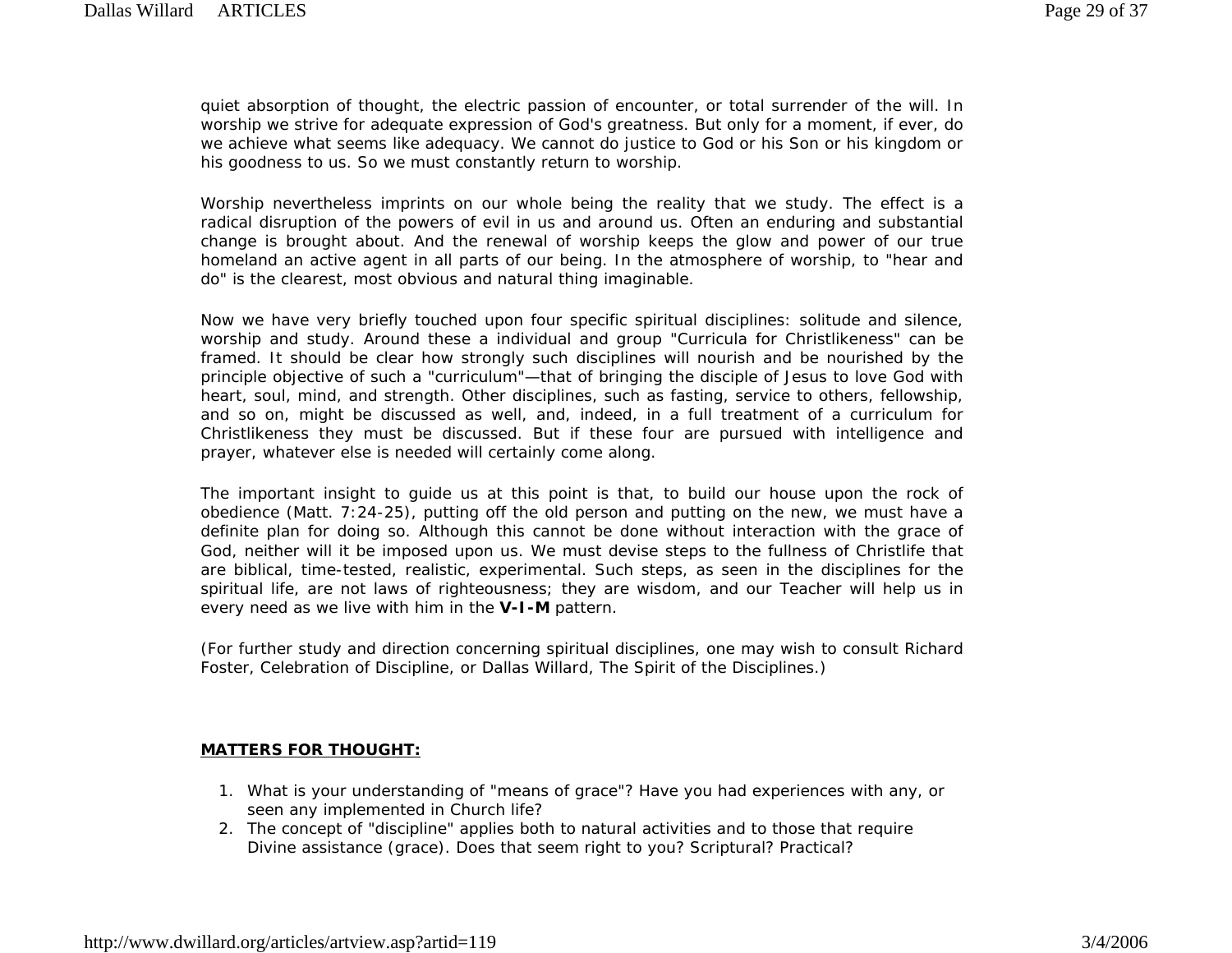- 3. What would you take to be the most important and generally applicable of the specific disciplines listed? Why?
- 4. What about the idea of "doing nothing" in solitude and silence? It is one of the hardest things for most Protestant believers to accept. Could it, nevertheless, be a good thing in pursuing spiritual formation under God? Why or why not?
- 5. How are study and worship interdependent in making spiritual progress?
- 6. Has scripture memorization played a significant role in your life with God? How might it help us to enter into the blessed life of Psalm 1?

# **A Composite Picture of "Children of Light"**

We can view the ideal outcome of the **V-I-M** process by sketching a composite picture of "the children of light," drawing on how they have changed in the various essential dimensions of their being. To call them *children* of light is, in biblical terminology, to say that they have the basic nature of light: that light is their parent and has passed on to them its nature, as any parent does. The apostle John summed up the message that he and his friends had heard from Jesus as this: "God is light, and in Him there is no darkness at all." ( $1<sup>st</sup>$  John 1:5)

Now, the people who have moved into the light of Christ are not perfect and do not live in a perfect world—yet. But they are remarkably different. The difference is not one of a pose they strike, either from time to time or constantly, or of things they do or don't do. They are not "performing"—though their behavior too is very different and distinctive. Where the children of light differ is primarily and most importantly on the "inside" of their life. It lies in what they are in their depths, in what they would do and could do.

**Thought life:** Perhaps the first thing that comes to our attention when we get to know their inner life is what they think about, or what is on their mind. Simply stated, they think about God. He is never out of their mind. They love to dwell upon God and upon his greatness and loveliness, as brought to light in Jesus Christ. They adore him in nature, in history, in his Son and in his saints. One could even say they are "God-intoxicated" (Acts 2:13; Ephesians 5: 18), though no one has a stronger sense of reality and practicality than they do. Their mind is filled with biblical expressions of God's nature, his actions, and his plans for them in his world. They do not dwell upon evil. It is not a big thing in their thoughts. They are sure of its defeat, but they still deal with it appropriately in specific situations.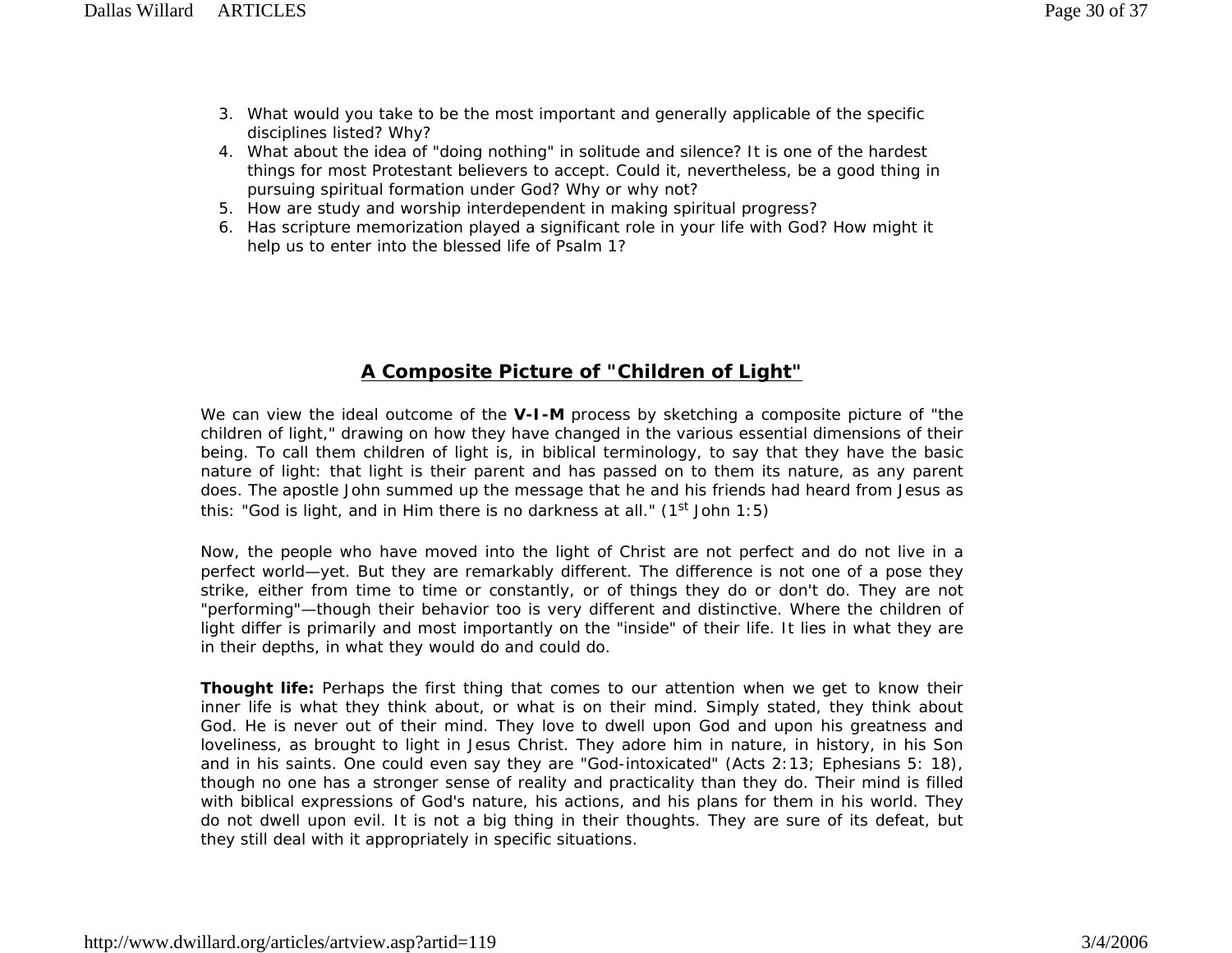Because their mind is centered upon God and oriented to all else with reference to him, all other good things are also welcome there. Again: "Whatever is true, whatever is honorable, whatever is right, whatever is pure, whatever is lovely, whatever is of good repute, if there is any excellence and if anything worthy of praise," their mind ponders those things (Philippians 4:8). They are positive, realistically so, based upon the nature of God as they understand it. "I have set the Lord continually before me," the Psalmist says, "Because He is at my right hand, I will not be shaken." (16:8)

*Feelings***:** And then perhaps we notice—and small wonder given what has already been observed—that the emotional life of these children of light is deeply characterized by love. That is how they invest the emotional side of their being. They love lots of good things and they love people. They love their life and who they are. They are thankful for their life—even though it may contain many difficulties, even persecution and martyrdom (Matthew 5:10-12). They receive all of it as God's gift, or at least as his allowance, where they will know his goodness and greatness and go on to live with him forever. And so joy and peace are with them even in the hardest of times—even when suffering unjustly. Because of what they have learned about God, they are confident and hopeful and do not indulge thoughts of rejection, failure, and hopelessness, because *they know better.*

**Will (spirit, heart):** Looking a little deeper we find that these children of light really are devoted to doing what is good and right. Their will is habitually attuned to it, just as their mind and emotions are habitually homing in on God. They are attentive to rightness, to kindness, to helpfulness, and they are purposefully knowledgeable about life—about what people need, and about how to do what is right and good in appropriate ways. They are not obsequious, but respectful of the rights and responsibilities of others.

These are people who do not think first of themselves and what they want, and they really care very little, if at all, about getting their own way "Let each of you regard one another as more important than himself; do not look out for your own personal interests, but for the interests of others" (Philippians 2:3-4). These are easy and good words to them. They are abandoned to God's will and do not struggle and deliberate as to whether they will do what they know to be wrong. They do not hesitate to do what they know to be right. It is the obvious thing to do.

*Body:* That, of course, involves their body. Their body has come over to the side of their will to do good. It is constantly *poised* to do what is right and good without thinking. And that also means that it does not automatically move into what is wrong, even contrary to their resolves and intentions, before they can think *not* to do it. It is no longer true of them that their "spirit is willing, but the flesh is weak" (Matthew 20:41) They know by experience that those words of Jesus are not a declaration about the inevitable condition of humans, but a diagnosis of a condition to be corrected. The Spirit has substantially taken over their "members." (Rom. 6:13)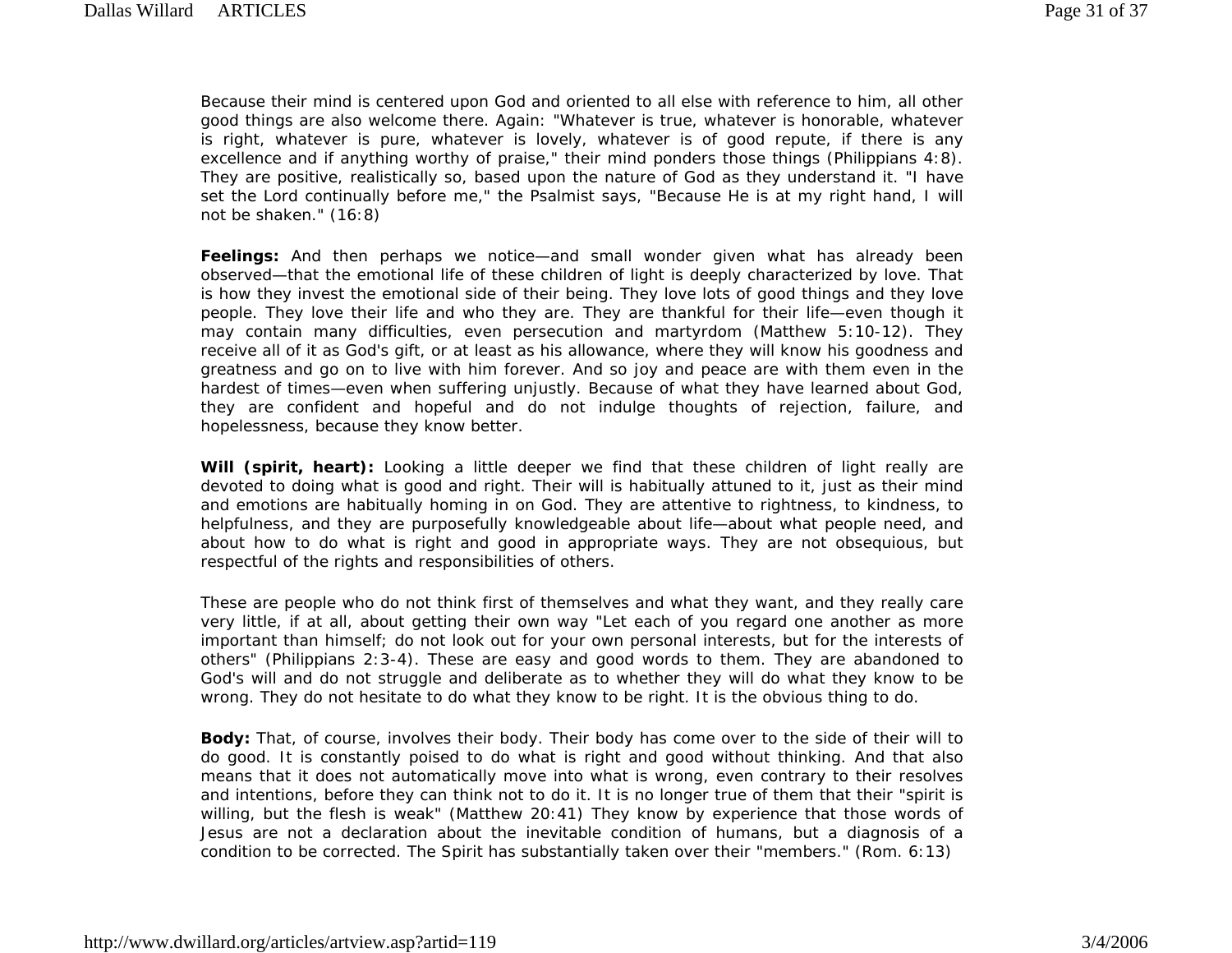Consequently, we do not see them always being trapped by what their tongue, facial expressions, eyes, hands, and so on have *already* done before they can think. For their body and its parts are consecrated to serve God and are habituated to be his holy instruments. They instinctively avoid the paths of temptation. The bodies of these people even *look* different. There is a freshness about them, a kind of quiet strength, and a transparency They are rested and playful in a bodily strength that is from God. He who raised up Christ Jesus from the dead has given life to their bodies through his Spirit that dwells in them. (Rom. 8:10-12)

**Social relations:** In their relations to others, they are completely transparent. Because they walk in goodness they have no use for darkness, and they achieve real contact or fellowship with others—especially other apprentices of Jesus. "If we walk in the light as He Himself is in the light, we have fellowship with one another, and the blood of Jesus His Son cleanses us from all sin" (I John 1:7). And "The one who loves his brother abides in the light and there is no cause of offence in him" (2:10, PAR). They do not conceal their thoughts and feelings (nor do they impose them upon everyone). Because of their confidence in God, they do not try to manipulate and manage others. Needless to say, in their social contexts they do not go on the attack or on the hunt, intending to use or to hurt others.

Moreover, they are completely noncondemning, while at the same time they will not participate in evil. They pay it only the attention absolutely required in any social setting, and beyond that, patient and joyful nonparticipation is the rule. They know how to really "be there" (wherever "there" is) without sharing in evil, as was true of Jesus himself. (Of course, as with him, others may disapprove of their "being there," and there are always some occasions where one should just step away.) But they do not reject or distance themselves from the people who may be involved in such situations. They know how to "love the sinner and hate the sin" gracefully and effectively.

**Soul:** Finally, as you come to know these people—though those who know only the human powers of the flesh will never be able to understand them (I Corinthians 2:14)—you see that all of the above is not just at the surface. It is deep, and in a certain obvious sense, it is effortless. It *flows*. That is, the things we have been describing are not things the children of light are constantly trying hard to do, gritting their teeth and carrying on. Instead, these are features of life that well up out of a soul that is at home in God.

This, then, is the outcome of spiritual formation in Christlikeness. Again, it doesn't mean perfection, but it does mean we have here a person whose soul is whole: a person who, through the internalized integrity of the law of God and the administrations of the gospel and the Spirit, has a restored soul. The law and the Lord have restored it. (Psalm 19:7 & 23:3) Such a soul effectively interfaces God with the full person and enables every aspect of the self to function as God intended.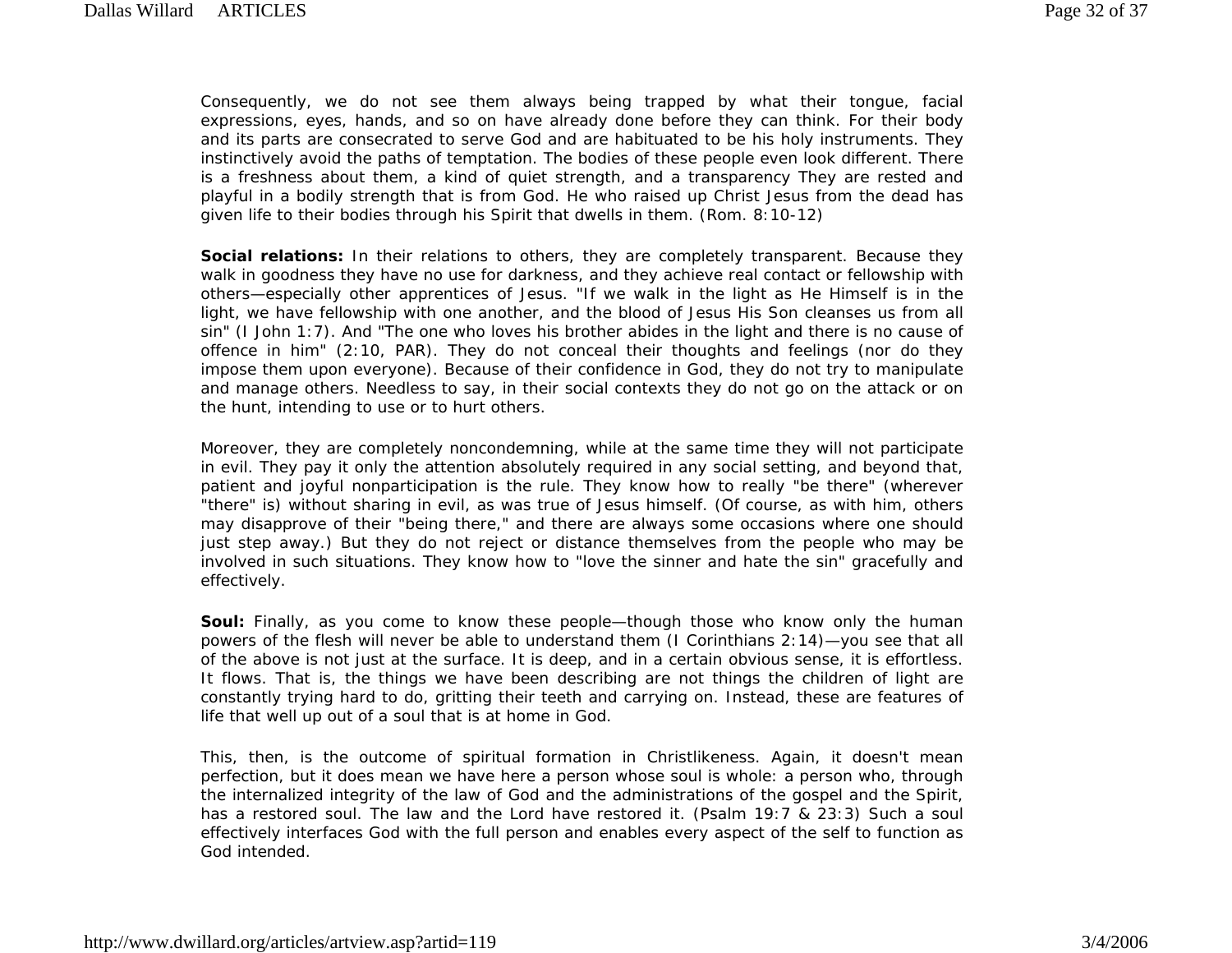## **The Scriptural High Points**

Now, with this composite picture of the inner and outer person of the children of light before us, let us compare it to some of the New Testament descriptions of what the disciples/apprentices of Jesus are to be like. We are now in a position to understand them in a new and, I believe, very encouraging way. Certainly, that is just the opposite of their usual effect, even on very devout people. Usually, I think, these bright passages may inspire longing, but a longing that is tinged with hopelessness and guilt. Now we are in a position for that to change, for we know the realism and practicality of the **V-I-M** pattern.

The passages we have in mind are very well known. Of course Matthew 5-7 heads the list, but properly understood it really goes no further than familiar passages in Paul's letters, or in those by Peter, James, and John. And there are similar, though on the whole somewhat less penetrating, passages in the Old Testament. We might cite in this connection Romans 12:1-21, 1 Corinthians 13, 2 Corinthians 3:12-7:1, Galatians 5:22-6:10, Ephesians 4:20-6:20, Philippians 2:3-16 and 4:4-9, Colossians 3:1-4:6, 1 Peter 2:1-3:16, 2 Peter 1:2-10, 1 John 4:7-21, and so on. Perhaps Micah 6:8 could serve well as an Old Testament point of reference. Deuteronomy 10:12-21 would also serve. It would be very worthwhile to plan a full day in silent retreat to read and reread these passages meditatively.

### **The Contrasting Picture of Children of Darkness**

These passages portraying the children of light are given additional force by contrasting passages on the "unfruitful works of darkness" (Ephesians 5: 11, NRSV). In Galatians 5 Paul described "the deeds of the flesh" where natural human impulses and abilities are allowed to be the rule of life. These "deeds" are acts of "[sexual] immorality, impurity, sensuality, idolatry, sorcery, enmities [or grudges], strife, jealously, outbursts of anger, disputes, dissensions, factions, envying, drunkenness, carousing, and things like these" (verses 19-21).

Another of Paul's "dark" passages—we don't have time to explore Romans chapter 1—is 2<sup>nd</sup> Timothy 3:2-5. Speaking of "the last days," apparently when evil on earth will have had time to '"ripen,"' he says that "men will be lovers of self, lovers of money boastful, arrogant, revilers, disobedient to parents, ungrateful, unholy, unloving, irreconcilable, malicious gossips, without self-control, brutal, [despisers] of good, treacherous, reckless, conceited, lovers of pleasure rather than lovers of God." They may be religious in outer form, but their words an acts belie all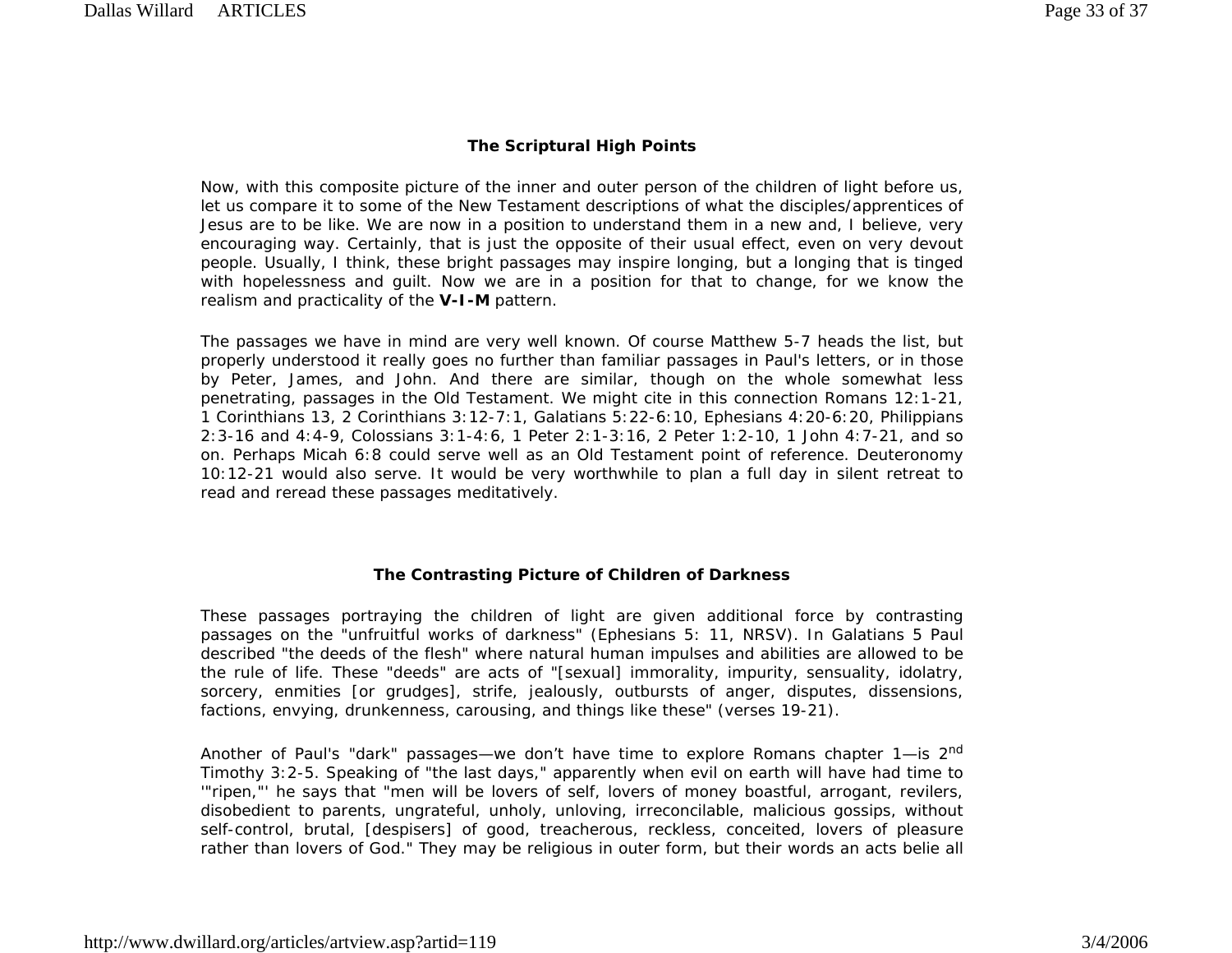that is genuine in it.

### **"Redeeming the Time"**

Now the life of faith in Jesus Christ, following the **V-I-M** pattern, leads us out of darkness evermore into the light. The time allotted to our life is redeemed by opening ourself to God and His kingdom through non-legalistic practices that break internal bondages and gives us new habits and character. In his essay "On Method," Samuel Taylor Coleridge makes a remarkable statement on the power of ordering our time aright:

> If the idle are described as killing time, he [the methodical man] may be justly said to call it into life and moral being, while he makes it the distinct object not only of the consciousness, but of the conscience. He organizes the hours, and gives them a soul; and that, the very essence of which is to flee away, and evermore to have been, he takes up into his own permanence, and communicates to it the imperishableness of a spiritual nature. Of the good and faithful servant, whose energies, thus directed, are thus methodized, it is less truly affirmed, that he lives in time, than that time lives in him. His days, months*,* and years, as the stops and punctual marks in the records of duties performed, will survive the wreck of worlds, and remain extant when time itself shall be

no more ....

Indeed, one of our greatest tests of faith—of our confidence in God—is how we plan to use our time. In particular, will we have faith to do the things which will secure us in goodness of God, in "his righteousness" (Matt. 6:33); or will we neglect them, and lose our lives in inefficient and futile struggles with powers that are too great for us. With his usual acuteness William James, in his *Talks to Teachers* gave this advice:

> Keep the faculty of effort alive in you by a little gratuitous exercise every day. That is, be systematically heroic in little unnecessary points; do every day or two something for no other reason than its difficulty, so that, when the hour of dire need draws nigh, it may find you not unnerved and untrained to stand the test. Asceticism of this sort is like the insurance which a man pays on his house and goods. The tax does him no good at the time**,** and possibly may never bring him a return.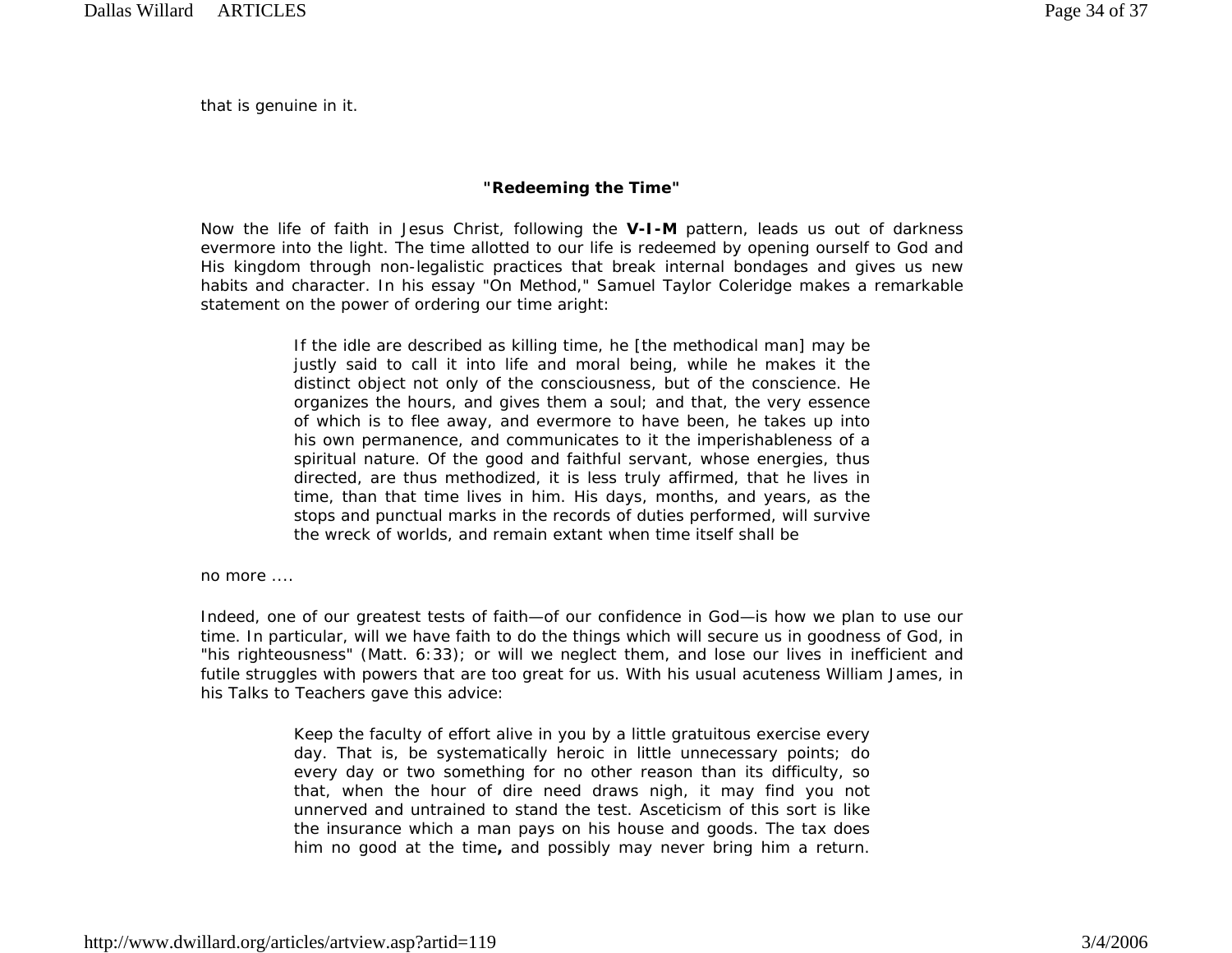But, if fire does come, his having paid it, it will be his salvation from ruin. So with the man who has daily inured himself to habits of concentrated attention, energetic volition, and self-denial in unnecessary things. He will stand like a tower when everything rock around him, and his softer fellow-mortals are winnowed like chaff in the blast.

This may seem only a council of human wisdom. It *is* that, but it is more. For the same principle applies to we embodied, social beings who have stepped into Christ's kingdom as his disciples. It speaks of that area of freedom and responsibility where our desire and choice for God determines what we will or will not do in pursuit of God. Because the way of the kingdom is open before us, it is our opportunity and responsibility *to lead right where we are in the character and power of Christ.* And in such a position "the fire" will certainly come.

### **Christian Leaders Responsible for the Future of the World**

Because the resources of God's Kingdom are available to them, the responsibility for the condition of the world in years or centuries to come rests upon Christian leaders and the teachers in the Christian church. They alone have at their disposal the *means* to bring their surroundings increasingly under the rule of God. On the one hand, they have the "all power" that is in the hands of the One who bid them go and teach all human groupings to do as he commanded, and promised to be with them always (Matt. 28:18-20). On the other hand, the teachers of the gospel have Christ's Kingdom fellowship to live in and to offer to all. They have millions of people who regularly come to them, submitting to their leadership in the spiritual life even when unclear about what that means. And, further, they have knowledge of concrete practices of submission to righteousness within which, given adequate teaching and example, they and their hearers can make regular and remarkable progress into the character and power of Christ himself.

The disciplines for the spiritual life are available, concrete activities designed to render bodily beings such as we ever more sensitive and receptive to the Kingdom of the Heavens brought to us in Christ, *even while living in a world set against God*. Lovingly and intelligently practiced, they join with grace to enable us matter-of-factly to "come boldly to the very throne of God and stay there to receive his mercy and to find grace to help us in our times of need." (Heb. 4:16, LB). Therefore our calling to lead for God where we are is a realistic one, for it can be carried out from the resources of the Kingdom.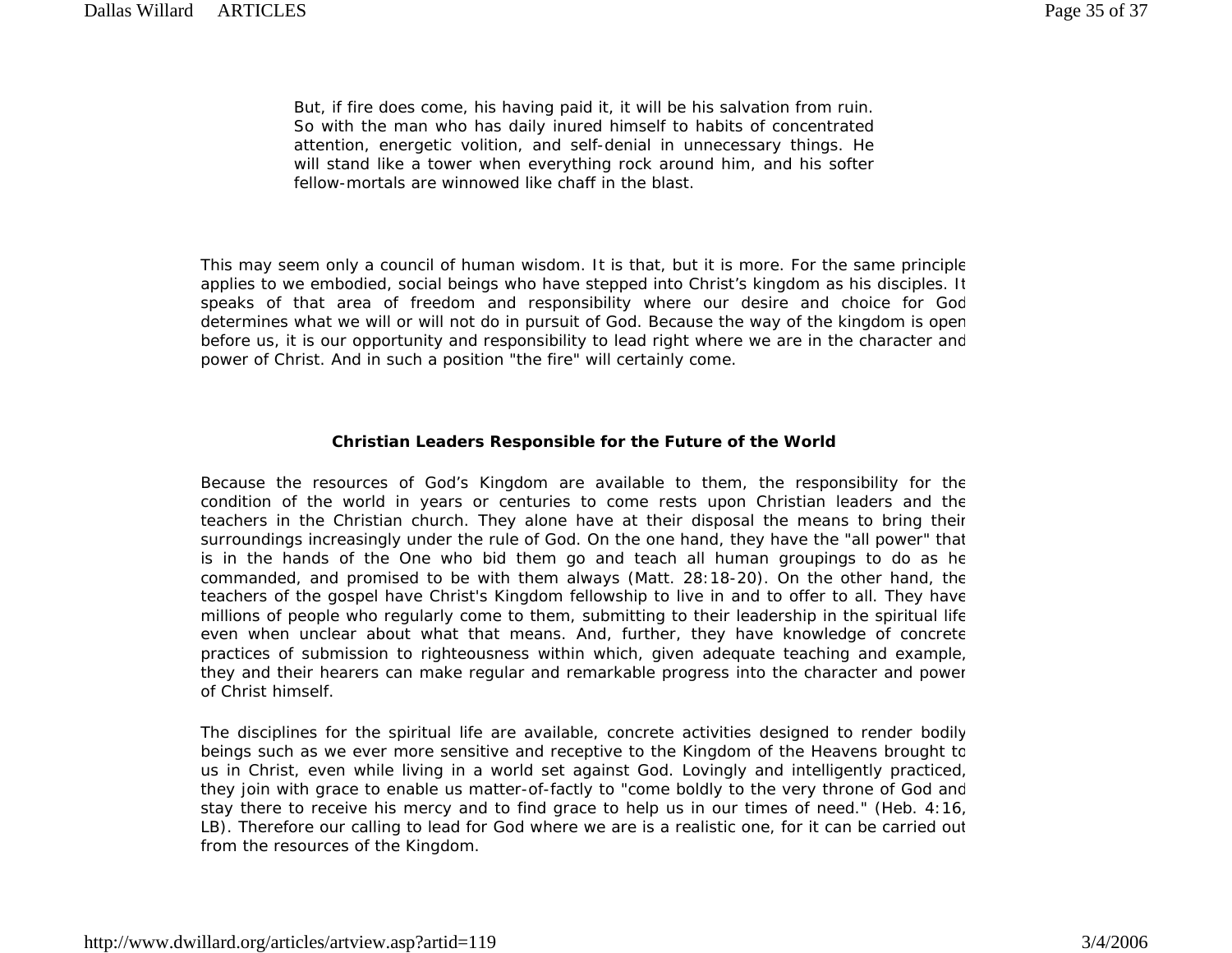A beautiful prayer from Coventry Cathedral, built in 1043 and destroyed in 1940, shows how to bring the fulness of God into the fullness of human life:

Hallowed be Thy name in Industry: God be in my hands and in my making. Holy, Holy, Holy; Lord God of Hosts; Heaven and earth of full of Thy Glory.

Hallowed be Thy name in the Arts: God be in my sense and in my creating. Holy, holy, holy; Lord God of Hosts; Heaven and earth of full of Thy Glory.

Hallowed be Thy name in Commerce: God be at my desk and in my trading. Holy, holy, holy; Lord God of Hosts; Heaven and earth are full of Thy Glory.

Hallowed be Thy name in Government: God be in my plans and in my deciding. Holy, holy, holy; Lord God of Hosts; Heaven and earth are full of Thy Glory.

Hallowed be Thy name in Education: God be in my mind and in my growing. Holy, holy, holy; Lord God of Hosts; Heaven and earth are full of Thy Glory.

Hallowed be Thy name in the Home: God be in my heart and in my loving. Holy, holy, holy; Lord God of Hosts; Heaven and earth are fully of Thy Glory.

Albert Schweitzer concluded his *Quest of the Historical Jesus* with this picture of the personal call of Jesus:

> He comes to us as One unknown, without a name, as of old, by the lakeside, He came to those men who knew Him not. He speaks to us the same word: "Follow thou me!" and sets us to the tasks which He has to